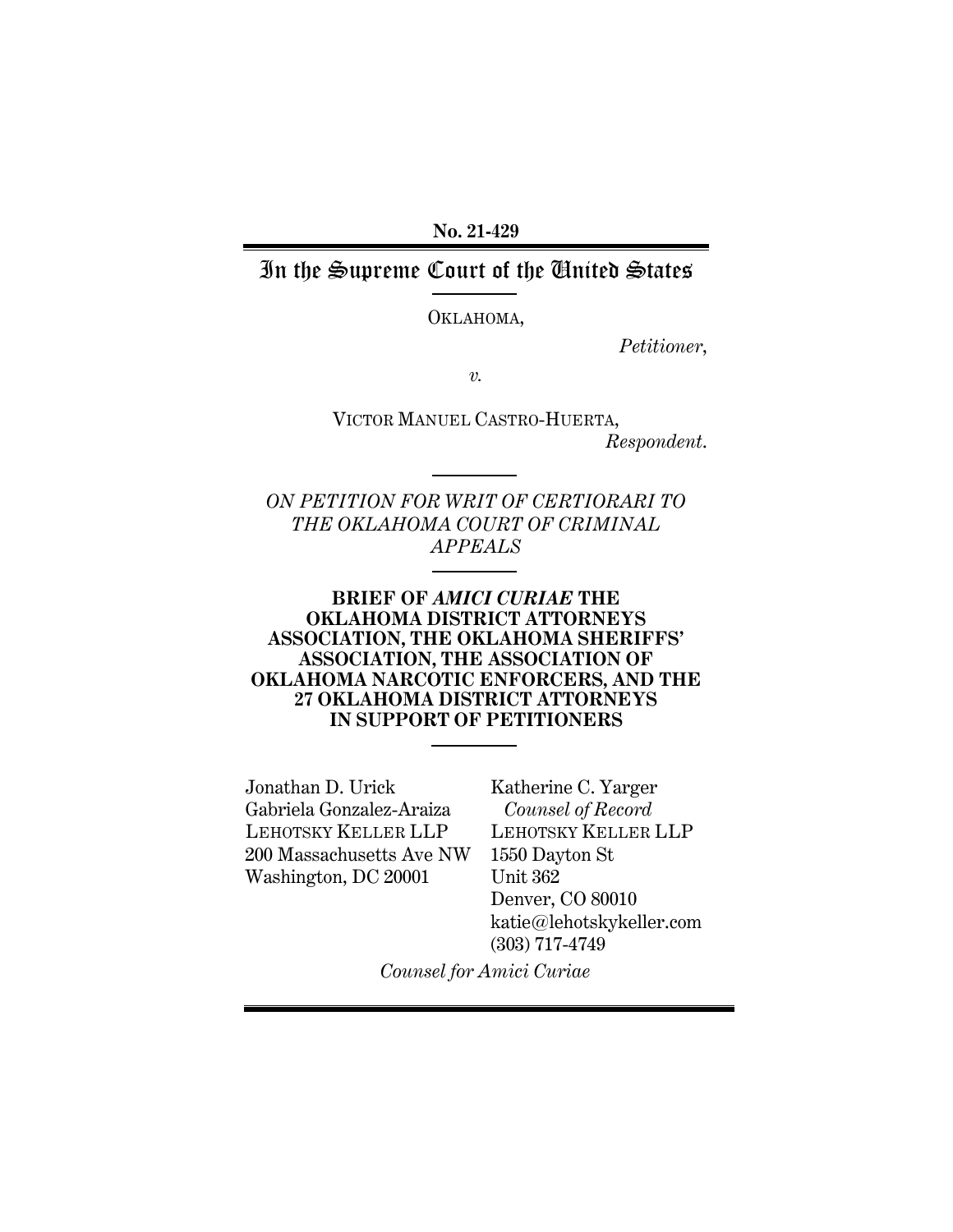# **Table of Contents**

|                                                                                                                                             | I. <i>McGirt</i> has massively shifted criminal |  |  |  |  |
|---------------------------------------------------------------------------------------------------------------------------------------------|-------------------------------------------------|--|--|--|--|
|                                                                                                                                             | II. <i>McGirt</i> has thrown law enforcement in |  |  |  |  |
|                                                                                                                                             | A. Effect on the tribes and the federal         |  |  |  |  |
|                                                                                                                                             |                                                 |  |  |  |  |
| III. After <i>McGirt</i> , victims in eastern Oklahoma<br>are often denied justice, undermining public<br>confidence in law enforcement and |                                                 |  |  |  |  |
|                                                                                                                                             | disparately harming Indians.  19                |  |  |  |  |
|                                                                                                                                             | A. After <i>McGirt</i> , many crimes in eastern |  |  |  |  |
|                                                                                                                                             | B. Examples of serious, yet unprosecuted,       |  |  |  |  |
|                                                                                                                                             |                                                 |  |  |  |  |
|                                                                                                                                             |                                                 |  |  |  |  |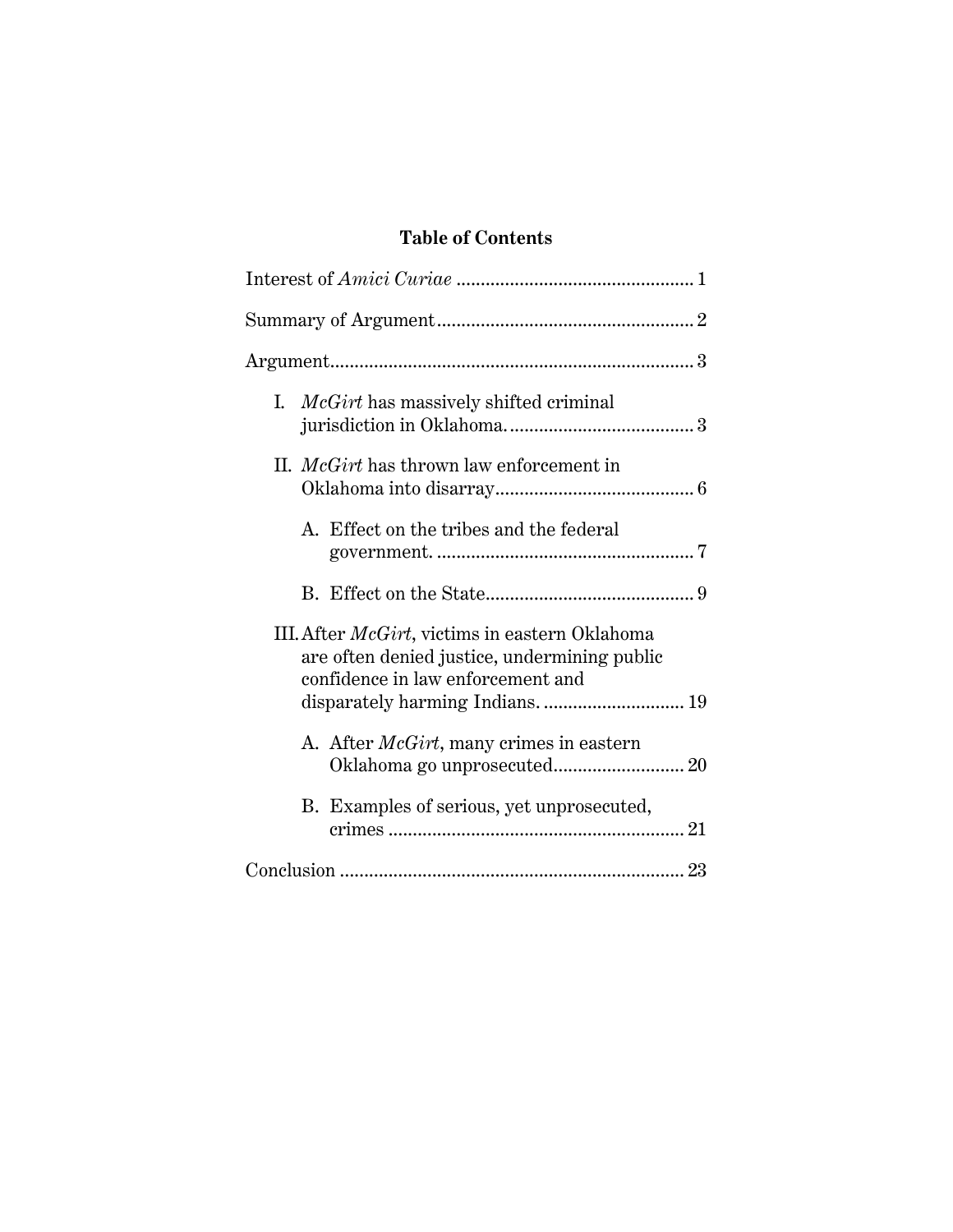# **Table of Authorities**

# **Cases**

| <i>Bradley v. Fisher,</i>                                          |
|--------------------------------------------------------------------|
| McGirt v. Oklahoma,                                                |
| Mireles v. Waco,                                                   |
| Negonsott v. Samuels,                                              |
| Nevada v. Hicks,                                                   |
| Romero v. Peterson,                                                |
| Ross v. Neff,                                                      |
| Scrivner v. Tansy,                                                 |
| State v. Kieffer-Roden,<br>208 P.3d 471 (Okla. Crim. App. 2009) 11 |
| United States v. Bailey,<br>2021 WL 3161550 (N.D. Okla. July 26,   |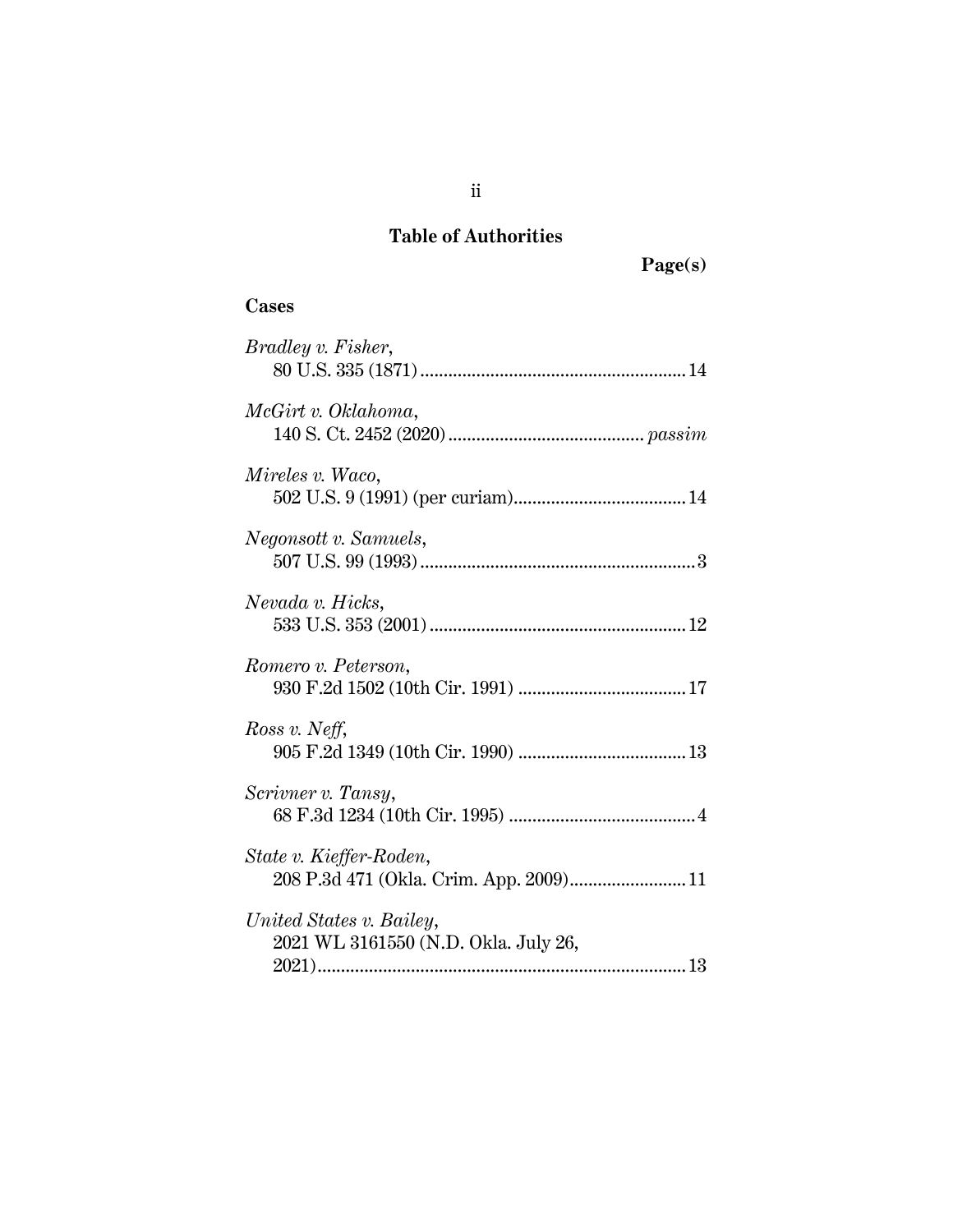| United States v. Baker,<br>894 F.2d 1144 (10th Cir. 1990) (per |
|----------------------------------------------------------------|
| United States v. Cooley,                                       |
| United States v. Krueger,                                      |
| United States v. Lefkowitz,                                    |
| United States v. Leon,                                         |
| United States v. Prentiss,                                     |
| <b>Rules and Statutes</b>                                      |
|                                                                |
|                                                                |
|                                                                |
|                                                                |
|                                                                |
|                                                                |
|                                                                |
|                                                                |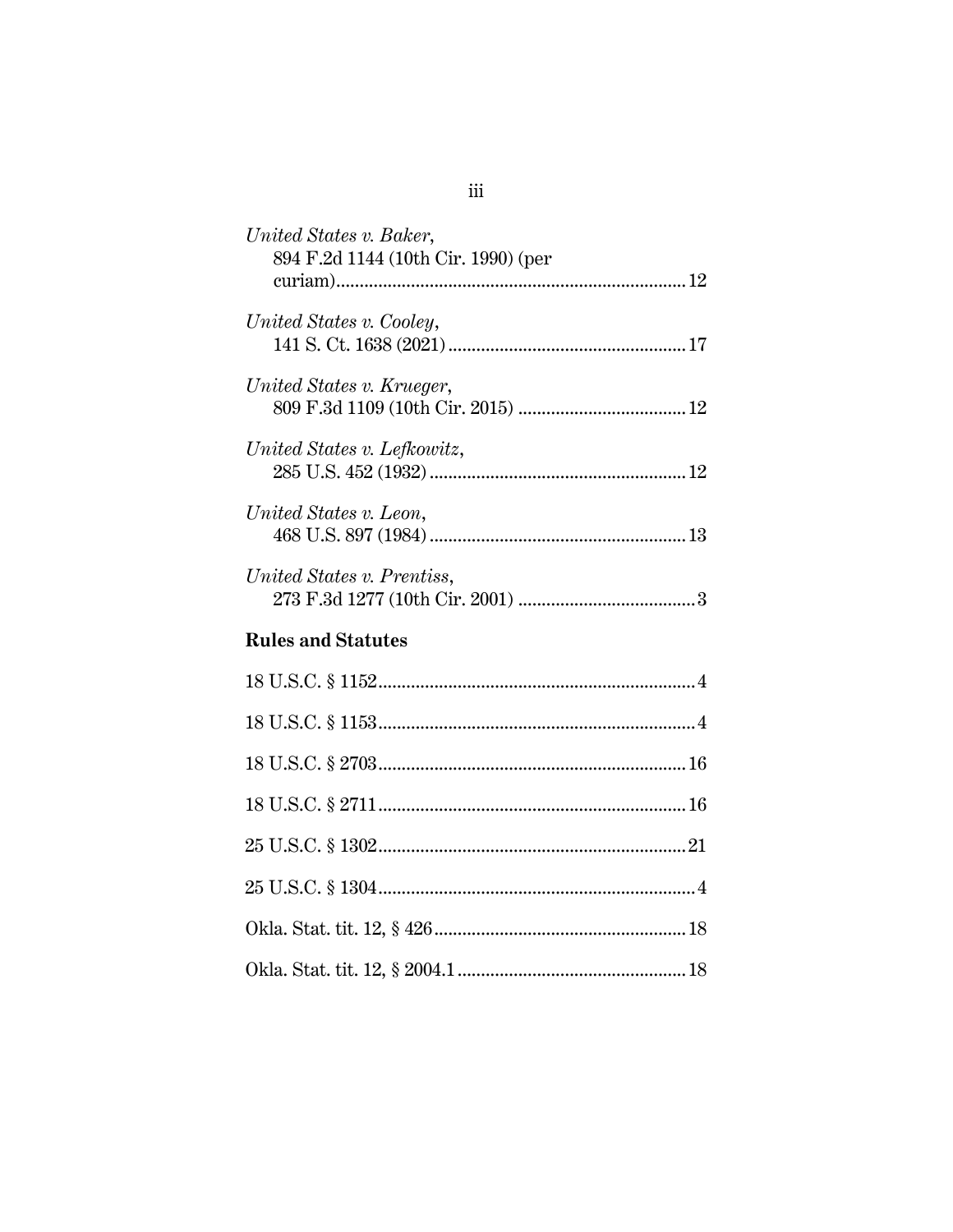| Indian Entities Recognized by and Eligible<br>to Receive Services From the United<br>States Bureau of Indian Affairs, 85                  |  |
|-------------------------------------------------------------------------------------------------------------------------------------------|--|
| <b>Other Authorities</b>                                                                                                                  |  |
| 2020: DEC Redistricting Data (PL 94-<br>171), U.S. Census Bureau,<br>https://bit.ly/2YXxVl7 (last visited Oct.                            |  |
| American Indian Law Deskbook § 2:6  4                                                                                                     |  |
| Austin Breasette, Tribal Attorneys<br>Discuss Changes Within Tribes 13<br>Months After McGirt Ruling,<br>Oklahoma News 4 (Aug. 17, 2021), |  |
| Chad Hunter, Cherokee Nation Marshals,<br>Attorneys Dealing with McGirt Fall-<br>out, Cherokee Phoenix (July 19, 2021),                   |  |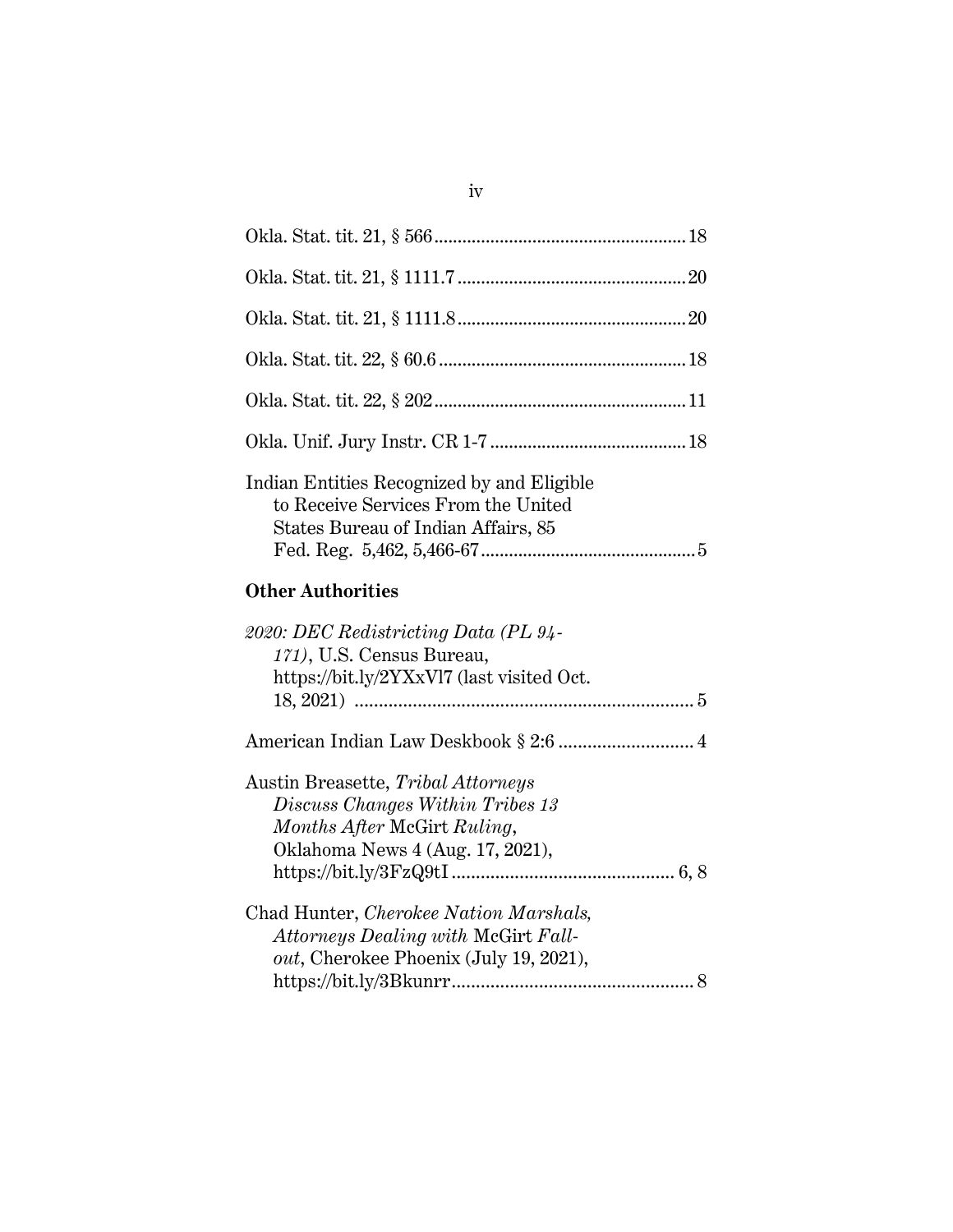| Grant D. Crawford, Tahlequah Doctor<br>Accused of Murder Has History of<br>Domestic Violence, Muskogee<br>Phoenoix (Oct. 13, 2021),                                  |
|----------------------------------------------------------------------------------------------------------------------------------------------------------------------|
| Hicham Raache, Cherokee Nation Reaches<br>Citizen Enrollment Milestone Follow-<br>ing COVID-19 Relief Payments<br>Announcement, Oklahoma News 4                      |
| Michael Overall, The Cherokee Nation's<br><b>Budget Will Hit a Record \$3 Billion</b><br>as the Tribe Responds to COVID and<br>McGirt, Tulsa World (Sept. 15, 2021), |
| Oklahoma Secretary of State, "Tribal<br>Compacts and Agreements,"<br>https://bit.ly/3FJuBe8 (last visited                                                            |
| Jason M. Pudlo and William Curtis Ellis,<br>McGirt v. Oklahoma Victim Impact<br>Report, U.S. Department of Justice<br>Bureau of Justice Assistance (Aug. 20,         |
| Randy Krehbiel, D.C. Digest: U.S. House<br>Rejects \$154 Million for Tribal Judi-<br>cial Systems, Tulsa World, (Aug. 1,                                             |

v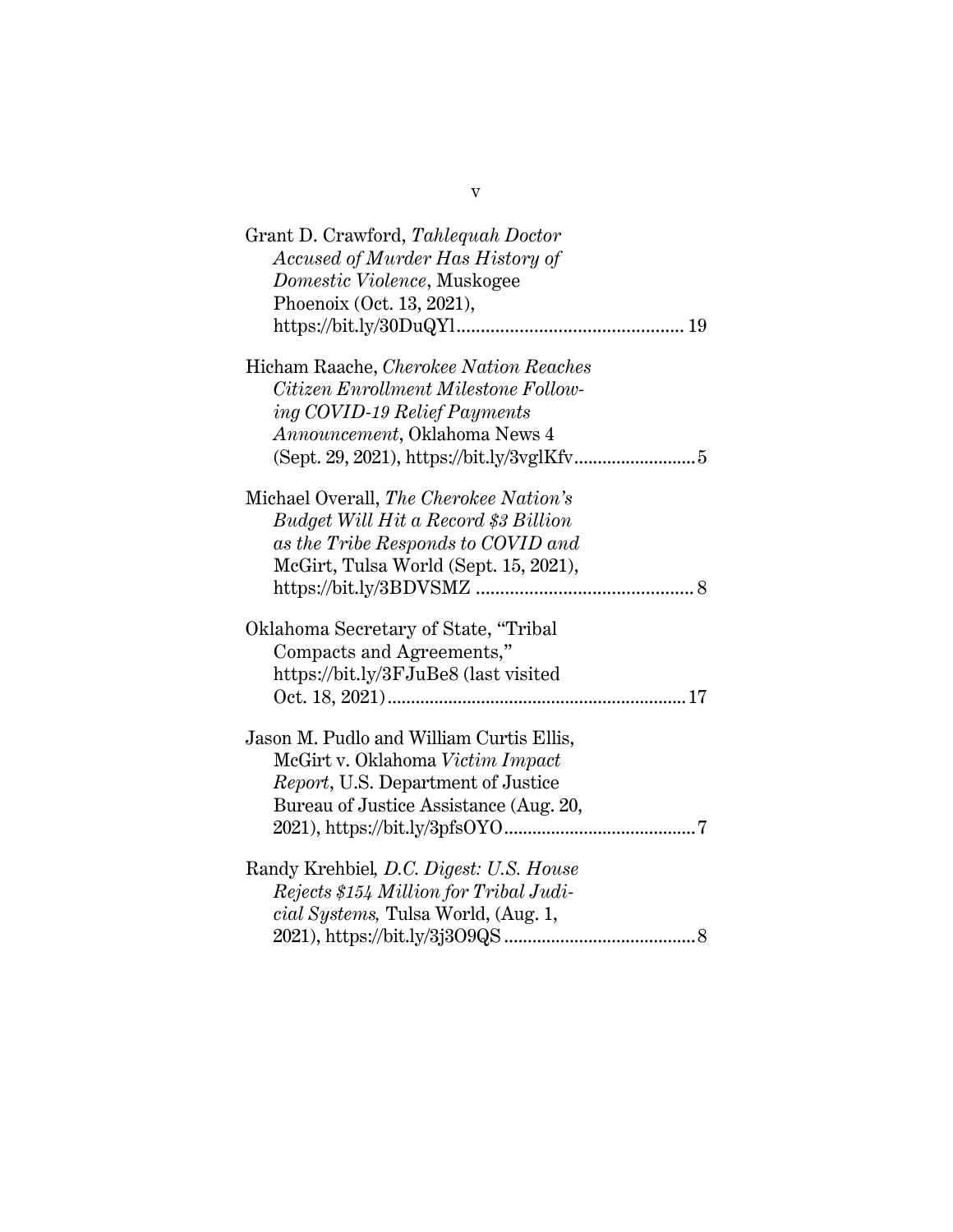| Ray Carter, <i>Abuse of Tribal Police Alleged</i><br><i>in Cherokee Nation</i> , OCPA (Aug. 30, |
|-------------------------------------------------------------------------------------------------|
|                                                                                                 |
| U.S. Courts, Judiciary Supplements<br>Judgeship Request (Sept. 28, 2021),                       |
| U.S. Dept. of Justice, FY 2022 Budget Re-<br>quest, https://bit.ly/3FsXYkO (last                |
| Wayne R. LaFave, Search and Seizure: A<br>Treatise on the Fourth Amendment,                     |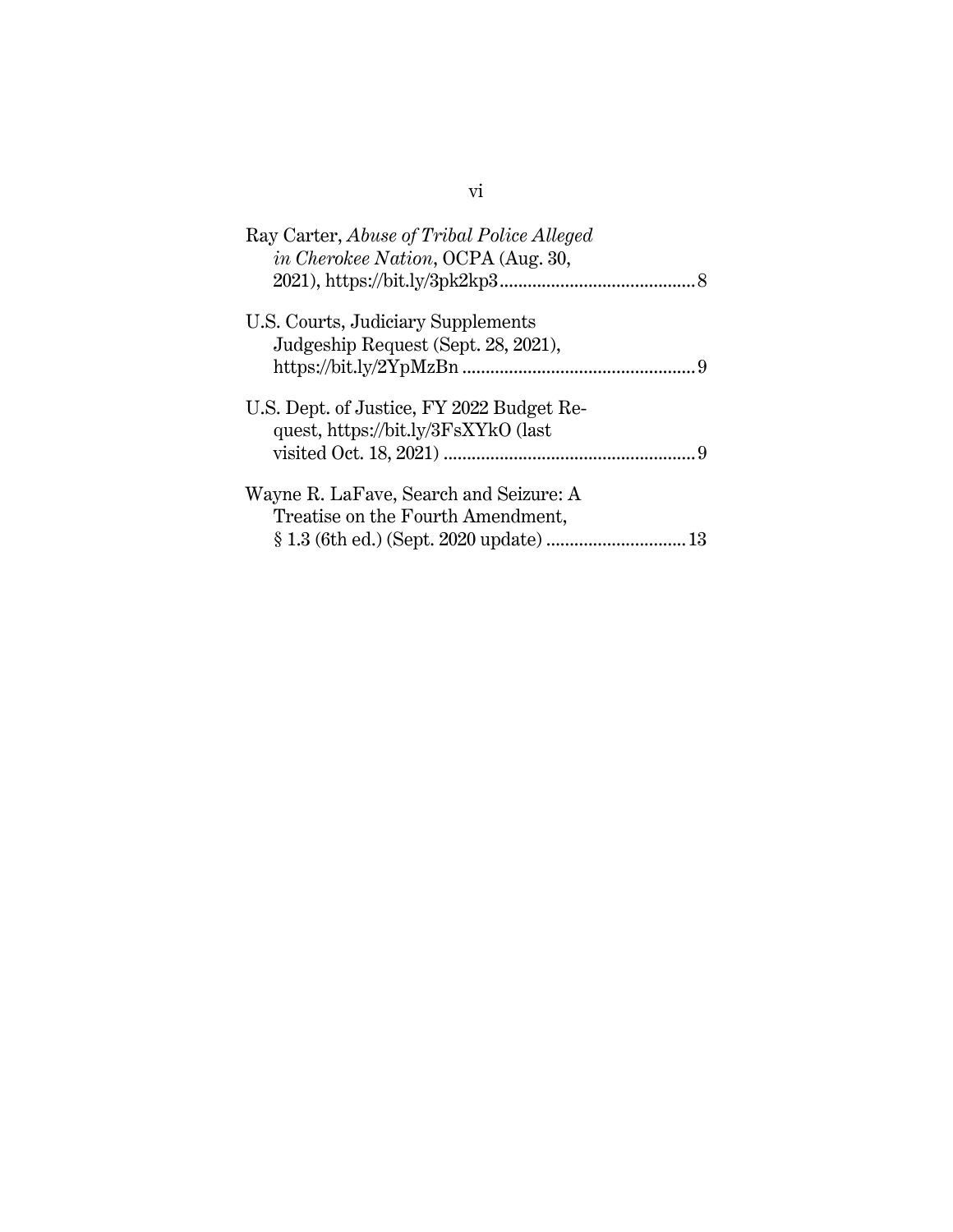### **Interest of** *Amici Curiae*

<span id="page-7-0"></span>The Oklahoma District Attorneys Association, the Oklahoma Sheriffs' Association, the Oklahoma Narcotic Enforcers, and the 27 elected Oklahoma District Attorneys respectfully submit this *amici curiae* brief supporting Oklahoma's Petition for Writ of Certiorari.<sup>1</sup> Founded in 1974, the Oklahoma District Attorneys Association supports Oklahoma prosecutors in every aspect of their mission. Founded in 1991, the Oklahoma Sheriffs' Association assists Oklahoma sheriff departments through training, support, and collaboration. Founded in 1989, the Association of Oklahoma Narcotic Enforcers represents over 1,500 federal and state police officers, prosecutors, and intelligence analysts dedicated to achieving a drug-free state through training and intelligence sharing. Finally, the 27 listed District Attorneys comprise every elected District Attorney in the state. They prosecute crimes and pursue justice for *all* Oklahomans. 2

*Amici* and their members face the ramifications of this Court's decision in *McGirt v. Oklahoma*, 140 S. Ct. 2452 (2020), every day across every aspect of law enforcement. They accordingly have a strong interest in illuminating

<sup>&</sup>lt;sup>1</sup> Counsel of record provided timely notice of this brief under Rule 37.2, and all parties have consented to this brief's filing. In accordance with Rule 37.6, no counsel for any party authored this brief in whole or in part, and no person or entity, other than *amici* or their counsel, made a monetary contribution to the preparation or submission of this brief.

<sup>2</sup> Mike Boring, Angela Marsee, David Thomas, Mike Fields, Kyle Cabelka, Jason Hicks, David Prater, Brian Hermanson, Laura Thomas, Mike Fisher, Kevin Buchanan, Matt Ballard, Kenny Wright, Steve Kunzweiler, Orvil Loge, Jeff Smith, Mark Matloff, Chuck Sullivan, Tim Webster, Craig Ladd, Greg Mashburn, Paul Smith, Allan Grubb, Max Cook, Carol Iski, Chris Boring, and Jack Thorp.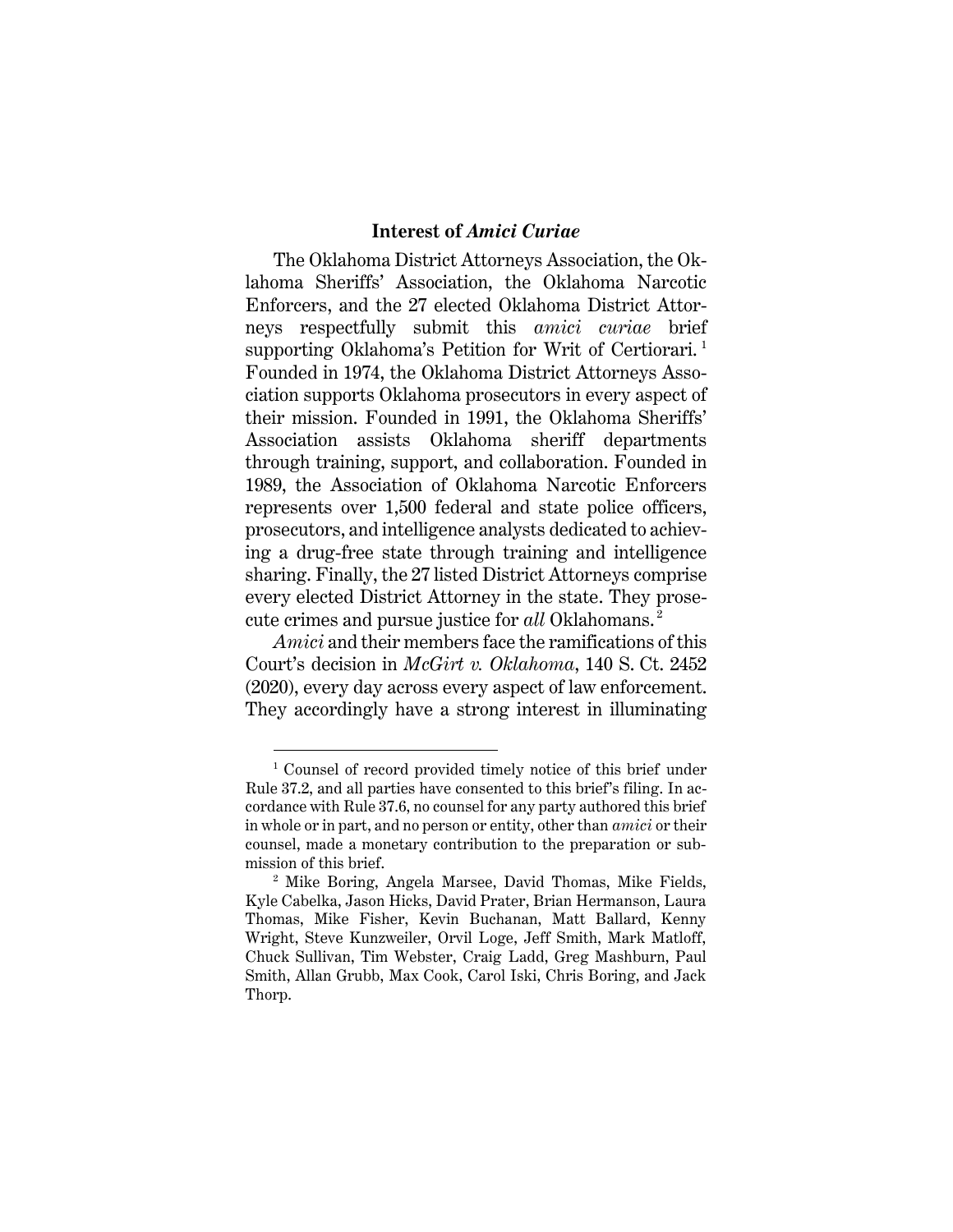*McGirt*'s practical impact. As their experience reveals, things have not "work[ed] out," *id.* at 2480, to ameliorate the disruptive shift in criminal jurisdiction following *McGirt*.

#### **Summary of Argument**

<span id="page-8-0"></span>**I.** This Court's decision in *McGirt* instantly turned 43% of Oklahoma into Indian country. The result has been a dramatic shift in criminal law-enforcement authority away from the State and toward the federal government and Indian tribes for crimes committed by or against a member of any of the 574 federally recognized Indian tribes—not just Oklahoma's Five Tribes. The Petition presents the important questions of (1) whether, although the federal government has currently assumed authority over prosecuting crimes by non-Indians against Indians, Oklahoma nevertheless retains concurrent authority to prosecute as well; and (2) whether *McGirt* was correctly decided.

**II.** *McGirt*'s sudden shift has thrown law enforcement into disarray. The *McGirt* majority assumed that resources would shift, and that compromise and legislation would solve any remaining problems. But the reality has not played out as the majority hoped. Over one year after *McGirt*, the federal government and tribes remain overwhelmed with ballooning caseloads. And state officers' jobs have become more difficult too. Routine investigations, warrants, and arrests are now a jurisdictional minefield. Oklahoma police face a terrible dilemma: risk exceeding their authority, or lose precious time checking tribal membership. From criminal investigation to adjudication, *McGirt* has injected uncertainty throughout the justice system.

**III.** This uncertainty disparately harms Oklahoma's Indian crime victims, many of whom will never receive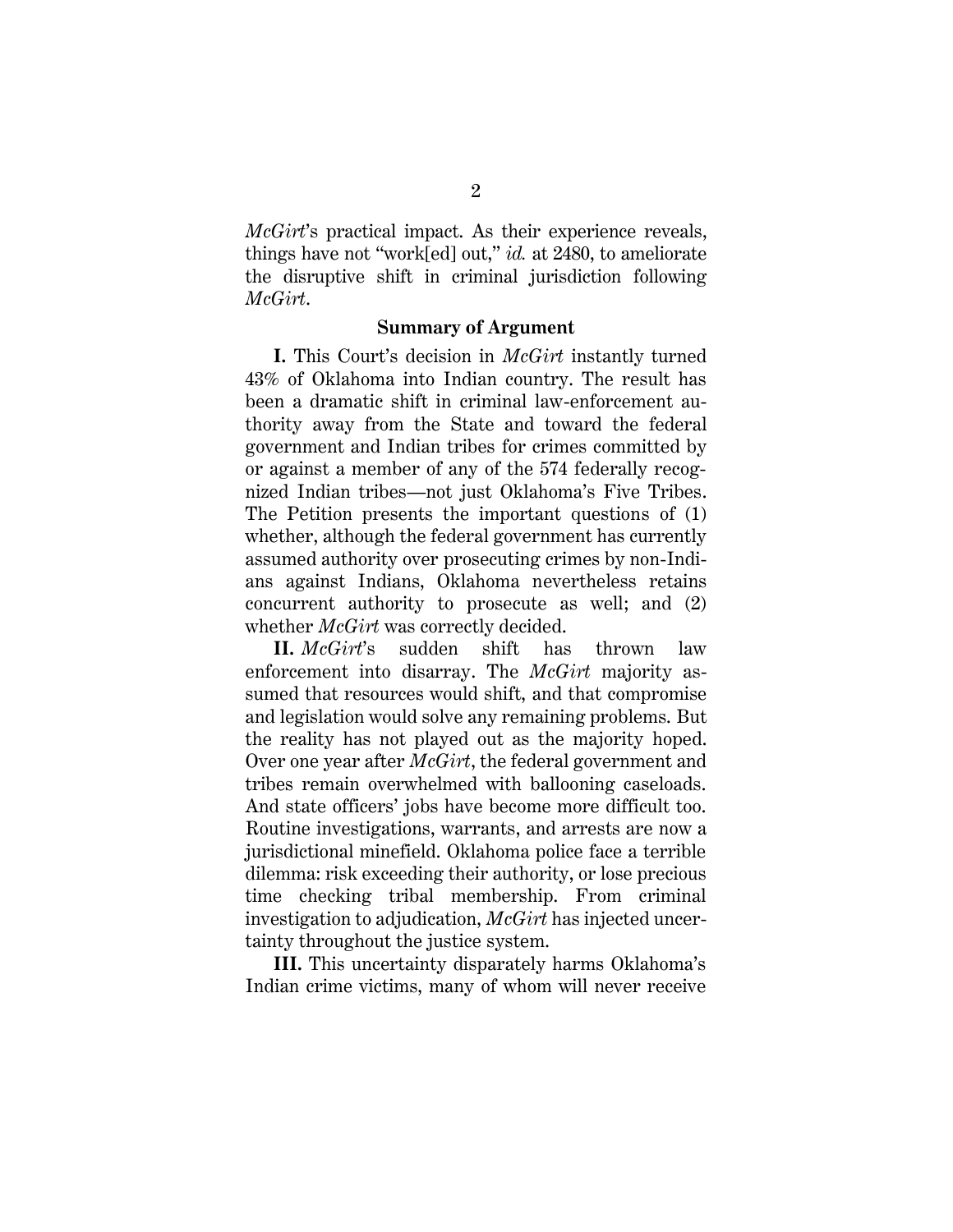justice. In the wake of *McGirt*, crimes have gone unprosecuted, allowing dangerous criminals to reoffend and undermining public confidence in law enforcement.

#### **Argument**

<span id="page-9-0"></span>To illuminate *McGirt*'s practical impact on law enforcement and crime victims, this brief includes reports from numerous Oklahoma district attorneys, police officers, investigators, narcotics officials, and sheriffs who work in the affected territory. Counsel for *amici* collected this information through hours of interviews conducted from August to October 2021. These interviews paint a disturbing picture not fully captured by the limited available data.

## <span id="page-9-1"></span>**I.** *McGirt* **has massively shifted criminal jurisdiction in Oklahoma.**

This Court held in *McGirt* that a large swath of land in eastern Oklahoma falls within the boundaries of the Creek Nation. 140 S. Ct. 2452. Oklahoma courts have since extended *McGirt*'s holding to the territories of the remaining four of the Five Tribes in Oklahoma—the Chickasaw, Choctaw, Seminole, and Cherokee. Pet. 18- 19 (citing cases). As a result, 43% of the state is now "Indian country" for criminal-law purposes. Pet. 18.

"Criminal jurisdiction over offenses committed in Indian country is governed by a complex patchwork of federal, state, and tribal law." *Negonsott v. Samuels*, 507 U.S. 99, 102 (1993) (internal quotation marks and citation omitted). Jurisdiction turns on the Indian status of the victim and the defendant, plus the nature of the crime. [Pet.](file:///C:/Users/katie/My%20ShareSync/Cases/Oklahoma%20v.%20Castro%20-%20Amicus/3.%20Drafts/Pet) 5.

Numerous federal and state courts apply a two-part test to determine who is "Indian" for jurisdictional purposes. *United States v. Prentiss*, 273 F.3d 1277, 1280- 1281 (10th Cir. 2001) (collecting cases). To qualify as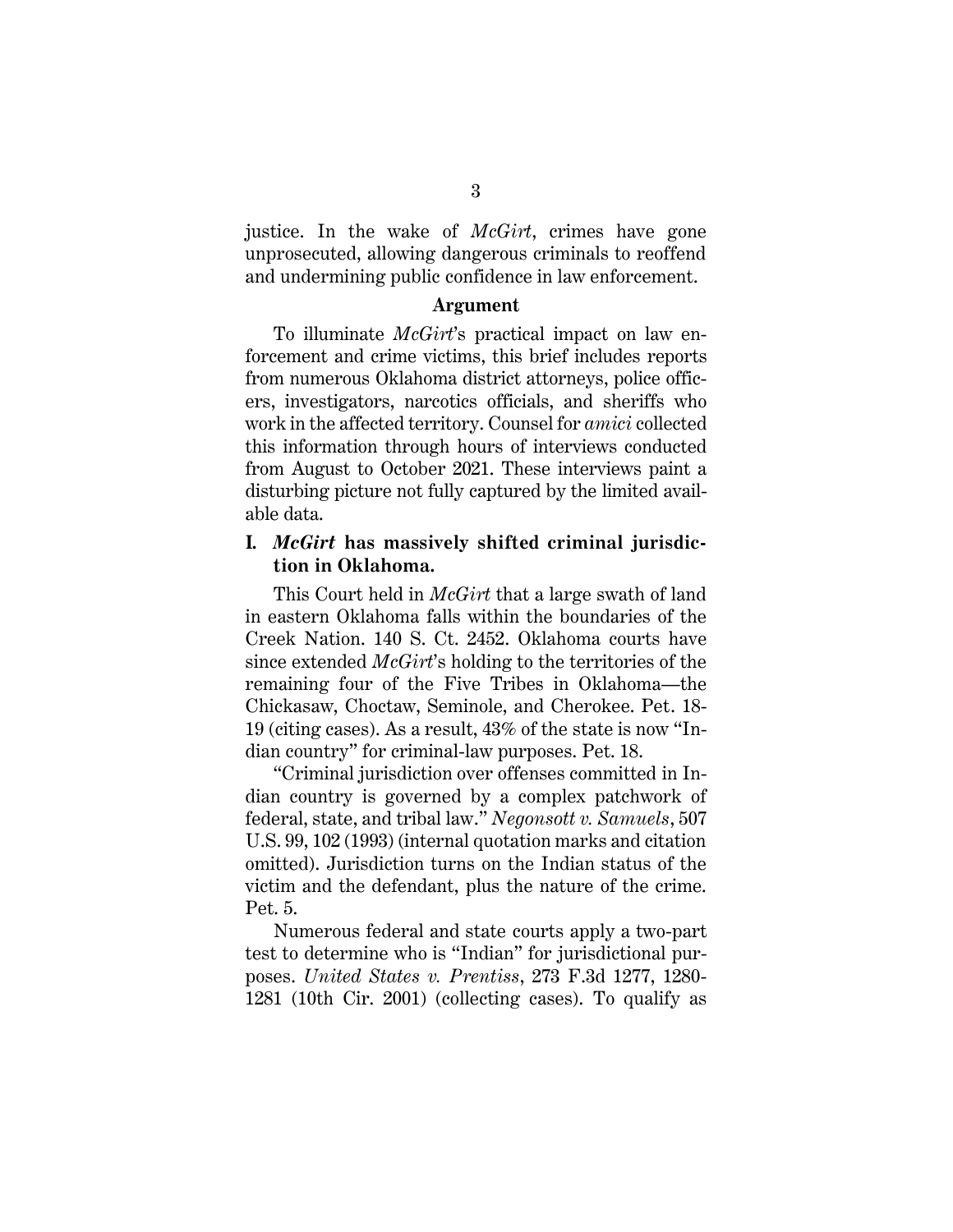Indian, the Tenth Circuit has held, a person must have "some Indian blood"<sup>3</sup> and must be "recognized as an Indian by a tribe or by the federal government." *Scrivner v. Tansy*, 68 F.3d 1234, 1241 (10th Cir. 1995) (internal citation and quotation marks omitted).

In Indian country—now 43% of Oklahoma—the federal government has significant authority to prosecute crimes committed by or against Indians. The Major Crimes Act grants the United States exclusive authority to prosecute Indians for certain enumerated felonies. 18 U.S.C. § 1153. By contrast, the General Crimes Act grants the United States authority to prosecute violations of general federal criminal law where either the defendant or victim is Indian and the other party is not. § 1152.

Tribes have authority to prosecute crimes committed by Indians against either Indians or non-Indians. But the tribes lack authority where the defendant is non-Indian.<sup>4</sup>

The State may prosecute all crimes committed by non-Indians against other non-Indians. But it remains unresolved whether States retain concurrent authority with the United States to prosecute non-Indians for crimes committed against Indians in Indian country. Pet. 5 (explaining that this Court has yet to answer the question). Thus far, the Oklahoma Court of Criminal Appeals has concluded that the federal government has exclusive jurisdiction over such crimes. Pet. 10. As discussed below, at present, entire categories of crimes and criminals fall completely outside the State's authority.

<sup>3</sup> This requirement "leaves unresolved how *much* Indian ancestry is necessary." American Indian Law Deskbook § 2:6 (emphasis added) (collecting cases).

<sup>4</sup> Except for domestic crimes arising under the Violence Against Women Act. 25 U.S.C. § 1304.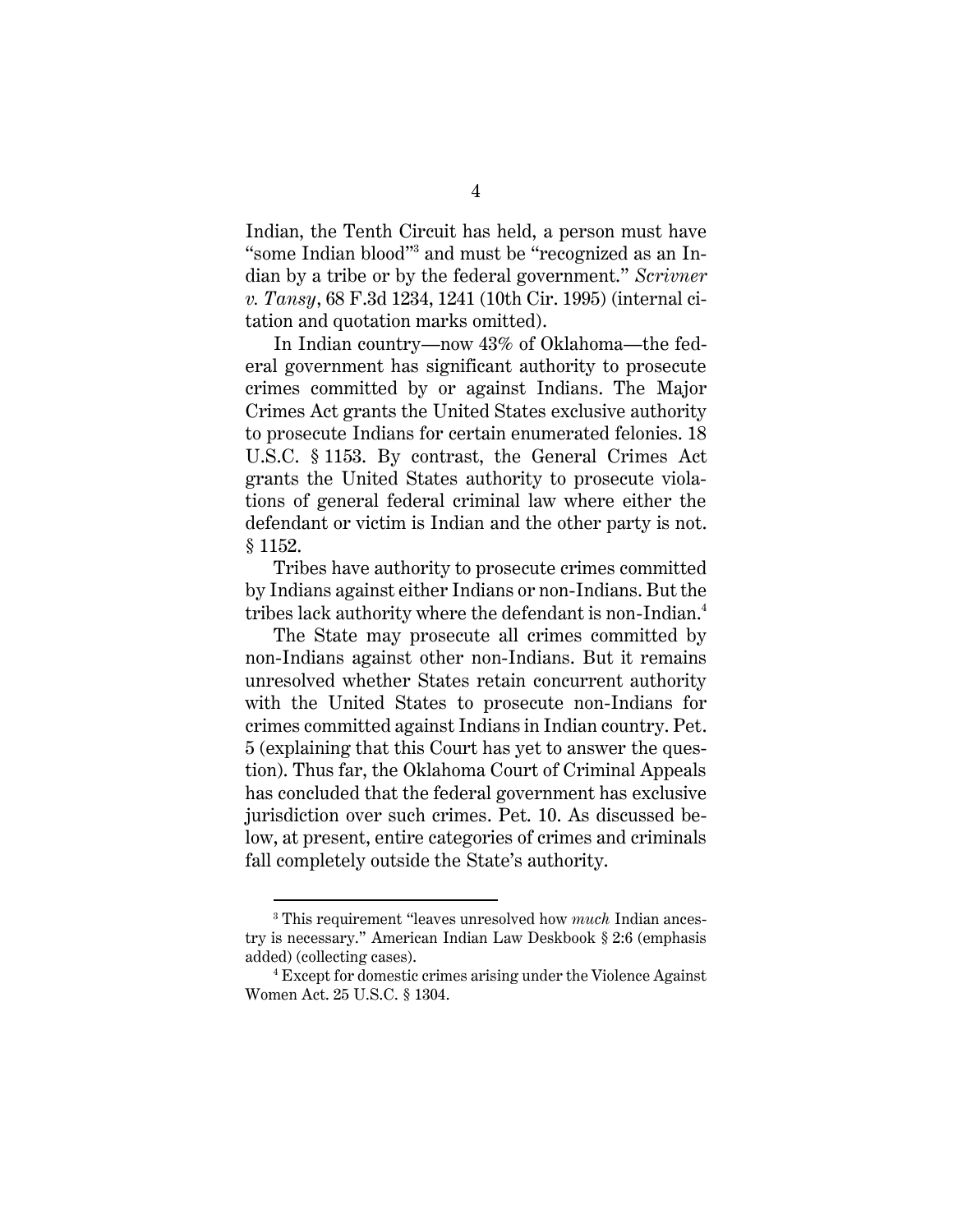The *McGirt* majority predicted, however, that criminal authority in eastern Oklahoma would remain unchanged for the "majority" of prosecutions because only 10-15% of the 1.8 million people living there are Indian. Pet. 3. But, as the Chief Justice observed in dissent, "[t]he share of serious crimes committed by 10%-15% of the . . . people in eastern Oklahoma . . . is no small number." *McGirt*, 140 S. Ct. at 2501. And now the area's Indian population is even greater—20% of 2 million residents, based on the latest census. *2020: DEC Redistricting Data (PL 94-171)*, U.S. Census Bureau, https://bit.ly/2YXxVl7 (last visited Oct. 18, 2021); Pet. 3.

In truth, the share of crimes *McGirt* affected is much higher still. The Major Crimes Act and the General Crimes Act cover not only crimes by Indians, but also crimes committed in Indian territory by non-Indians against Indian victims. And that includes crimes involving Indians from *any* of the 574 federally recognized tribes, 5 even if the crime occurs on tribal land not belonging to the victim's or suspect's tribe.

Moreover, since *McGirt*, Oklahoma law enforcement has observed an increase in Oklahoma citizens asserting tribal membership. For example, one officer reported that a known member of the white-supremacist Universal Aryan Brotherhood, covered in swastika tattoos, invoked *McGirt* on the ground that he is "pursuing" tribal membership. Applications for tribal membership have also reportedly increased due to COVID-19 relief payments. *See, e.g.*, Hicham Raache, *Cherokee Nation Reaches Citizen Enrollment Milestone Following COVID-19 Relief Payments Announcement*, Oklahoma

<span id="page-11-0"></span><sup>5</sup> Indian Entities Recognized by and Eligible to Receive Services From the United States Bureau of Indian Affairs, [85 Fed. Reg.](https://1.next.westlaw.com/Link/Document/FullText?findType=l&pubNum=0001037&cite=UUID(I361DB730433B11EAB9E687E4E77CC888)&originatingDoc=I1c0d2ca0891711eaa989d7e1e0acd33c&refType=CP&fi=co_pp_sp_1037_5466&originationContext=document&transitionType=DocumentItem&ppcid=dfc5de81b06c4533812c97243b94ee5c&contextData=(sc.Search)#co_pp_sp_1037_5466)  [5,462, 5,466-67.](https://1.next.westlaw.com/Link/Document/FullText?findType=l&pubNum=0001037&cite=UUID(I361DB730433B11EAB9E687E4E77CC888)&originatingDoc=I1c0d2ca0891711eaa989d7e1e0acd33c&refType=CP&fi=co_pp_sp_1037_5466&originationContext=document&transitionType=DocumentItem&ppcid=dfc5de81b06c4533812c97243b94ee5c&contextData=(sc.Search)#co_pp_sp_1037_5466)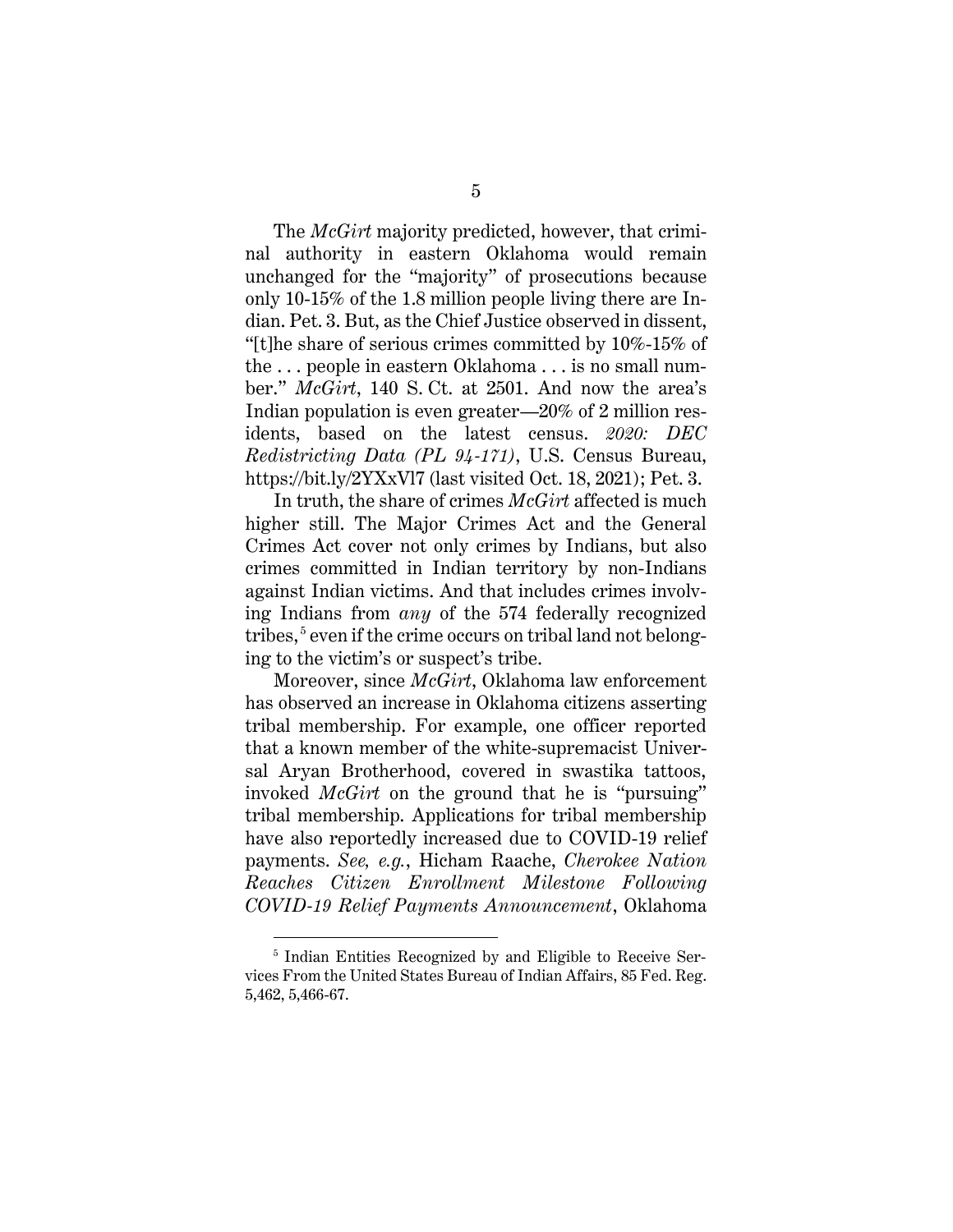News 4 (Sept. 29, 2021), https://bit.ly/3vglKfv. Whatever the reason, since relief payments were announced, the Cherokee Nation has received 10 times the number of applications typically received. *Id.* 

In much of eastern Oklahoma there is now an incentive for known criminals and criminal suspects to assert tribal status and for victims to disclaim it.

### <span id="page-12-0"></span>**II.** *McGirt* **has thrown law enforcement in Oklahoma into disarray.**

Following *McGirt*, "[t]he state's ability to prosecute serious crimes" has not just been "hobbled," as the Chief Justice predicted, 140 S. Ct. at 2482 (dissenting), it has been thrown into disarray.

Despite the dissent's warnings about the impact of *McGirt*, the majority claimed that "while the federal prosecutors might be initially understaffed and Oklahoma prosecutors initially overstaffed, it doesn't take a lot of imagination to see how things could work out in the end." *Id.* at 2480. Put simply, things have not "worked out," and crime victims may not wish to wait until "the end." One full year following this Court's decision, the situation in Oklahoma is as dire as ever—despite the fact that the Federal Bureau of Investigation, the Oklahoma United States Attorneys' Offices, and the Five Tribes have all scrambled to increase staffing, in some instances by as much as 50%. *See, e.g.*, Austin Breasette, *Tribal Attorneys Discuss Changes Within Tribes 13 Months After* McGirt *Ruling*, Oklahoma's News 4 (Aug. 17, 2021), https://bit.ly/3FzQ9tI.

This recalibration of resources, however, has not ameliorated *McGirt*'s worst effects. As one District Attorney explained, "We have seen a complete dismantling of the criminal-justice system in Oklahoma."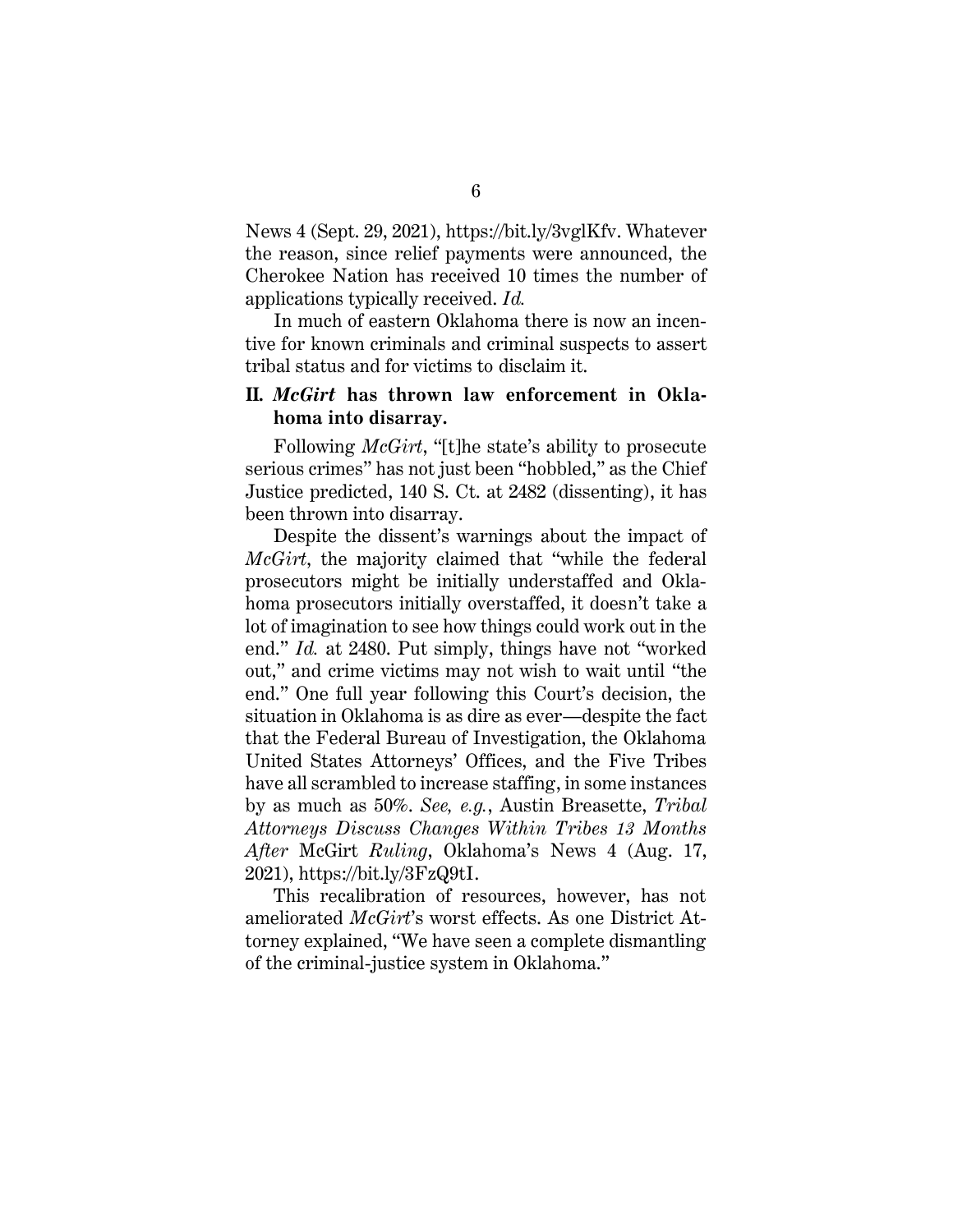### <span id="page-13-0"></span>**A. Effect on the tribes and the federal government**

To illustrate, consider the experience of one Oklahoma District Attorney. He noted that one county in his district went from handling 350 felonies per year to 17 as cases were instead referred to either the federal or relevant tribal government. His office has 14 district attorneys available to prosecute cases, while the Cherokee Nation reportedly has just 6. In that same region, over a twomonth period, the Northern District of Oklahoma's Acting U.S. Attorney reported that the office referred 530 cases to the Cherokee Nation. And that's not counting cases that the State referred, or cases already under investigation by the tribe. Information regarding the outcome of these cases, however, remains elusive.

Two academics—Dr. Jason Pudlo and Dr. William Curtis Ellis—prepared a report for the Tulsa County District Attorney's Office, funded by the Department of Justice, Bureau of Justice Assistance, National Training and Technical Assistance Center, that tracked cases in Tulsa County from July 2020 to May 2021. https://bit.ly/3pfsOYO. Per the report, Tulsa County assistant district attorneys referred 780 cases to the U.S. Attorney's Office, 417 to the Creek, and 298 to the Cherokee. Of those 1,495 total cases, only 191 have been charged—76 by the U.S. Attorney and 115 by the Cherokee. The Creek have provided no further data. And no data is available regarding how many of the cases charged by the Cherokee have resulted in prosecutions or imprisonment. In fact, one Tulsa official reported that, despite hundreds of cases referred to the tribes, tribes have hardly reached out to follow up with state investigators or to subpoena officers for testimony. This is surprising because local officers and investigators are often critical frontline witnesses.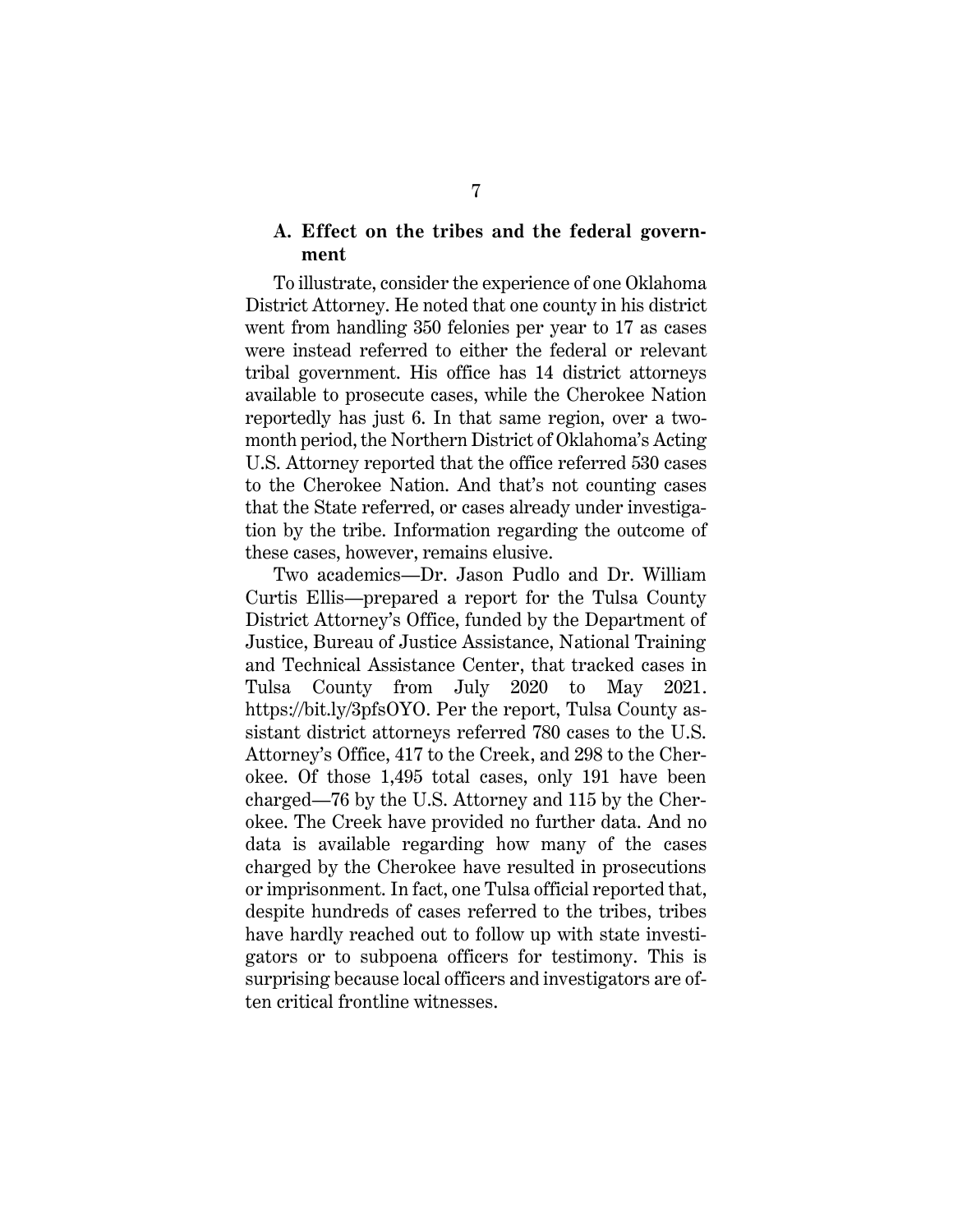The Cherokee Nation reported over 30 times its typical caseload during a 5-month span in 2021. Breasette, *supra*, at 6, https://bit.ly/3FzQ9tI. One source reported that as of August 2021, the Cherokee Nation had 1,300 pending criminal cases. Ray Carter, *Abuse of Tribal Police Alleged in Cherokee Nation*, OCPA (Aug. 30, 2021), https://bit.ly/3pk2kp3. To account for *McGirt*, the Cherokee Nation's overall budget has nearly tripled to \$3 billion. About 40% of that money, however, comes from the American Rescue Plan stimulus bill addressing the COVID-19 pandemic. Michael Overall, *The Cherokee Nation's Budget Will Hit a Record \$3 Billion as the Tribe Responds to COVID and* McGirt, Tulsa World (Sept. 15, 2021), https://bit.ly/3BDVSMZ. The tribe will not necessarily receive these federal funds in future years. *Id.* While the tribes are trying to adapt, it's unclear how they'll obtain the needed resources long-term. In fact, the U.S. House recently rejected an amendment to an appropriations bill that would have moved \$154 million to tribal courts. Randy Krehbiel*, D.C. Digest: U.S. House Rejects \$154 Million for Tribal Judicial Systems,* Tulsa World (Aug. 1, 2021), https://bit.ly/3j3O9QS.

*McGirt* has also stretched thin tribal law enforcement. Simply transporting prisoners newly under the Cherokee Nation's jurisdiction has "taken up a lion's share of the [Cherokee] marshals' time." Chad Hunter, *Cherokee Nation Marshals, Attorneys Dealing with* McGirt *Fallout*, Cherokee Phoenix (July 19, 2021), https://bit.ly/3Bkunrr. And because many tribes lack local detention facilities, one official explained that they have contracted with county jails to house tribal members for a daily fee. To avoid this fee, many tribes release tribal suspects pending further criminal proceedings.

*McGirt* has also imposed a dramatically increased law-enforcement burden on the federal government. One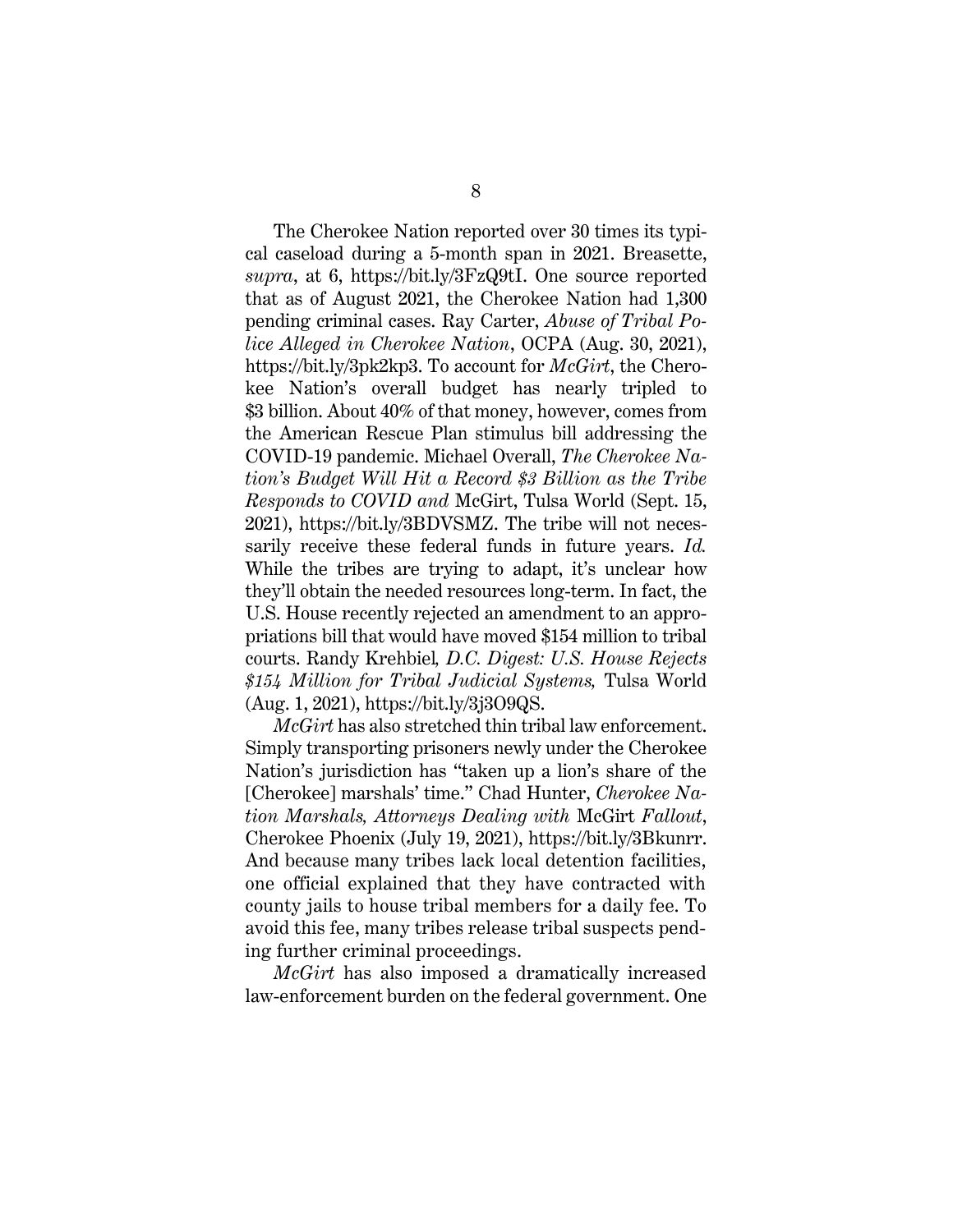Oklahoma district attorney kept track of how many of his former cases the Northern District U.S. Attorney's Office accepted for prosecution following referral. As of July 2021, of the 2,304 cases referred, only 4.6% had been accepted.

To "address[] implications of the *McGirt* ruling," the Department of Justice requested a one-time \$70 million expenditure in fiscal year 2022 for the DEA, FBI, U.S. Attorneys Offices, and U.S. Marshall Service. U.S. Dept. of Justice, FY 2022 Budget Request, https://bit.ly/ 3FsXYkO (last visited Oct. 18, 2021). Addressing the impact of *McGirt*, however, will require continuous federal funding.

And because criminal cases filed in the Eastern and Northern Districts of Oklahoma have increased 400% and 200%, respectively, in the year after *McGirt*, the Federal Judicial Conference recommended five new federal judgeships—three in the Eastern District and two in the Northern District. U.S. Courts, Judiciary Supplements Judgeship Request (Sept. 28, 2021), https://bit.ly/ 2YpMzBn. This would double the number of federal judges in the two districts.

#### <span id="page-15-0"></span>**B. Effect on the State**

*McGirt* has also made the job of Oklahoma law enforcement much more difficult, causing inefficiency and fear as officers attempt to navigate their new, uncertain jurisdictional boundaries. Although the tribes and federal government have "cross-commissioned" or "crossdeputized" many (but hardly all) Oklahoma police officers and investigators as tribal officers and federal officials, this has not removed jurisdictional uncertainty. And cross-deputization comes with problems of its own.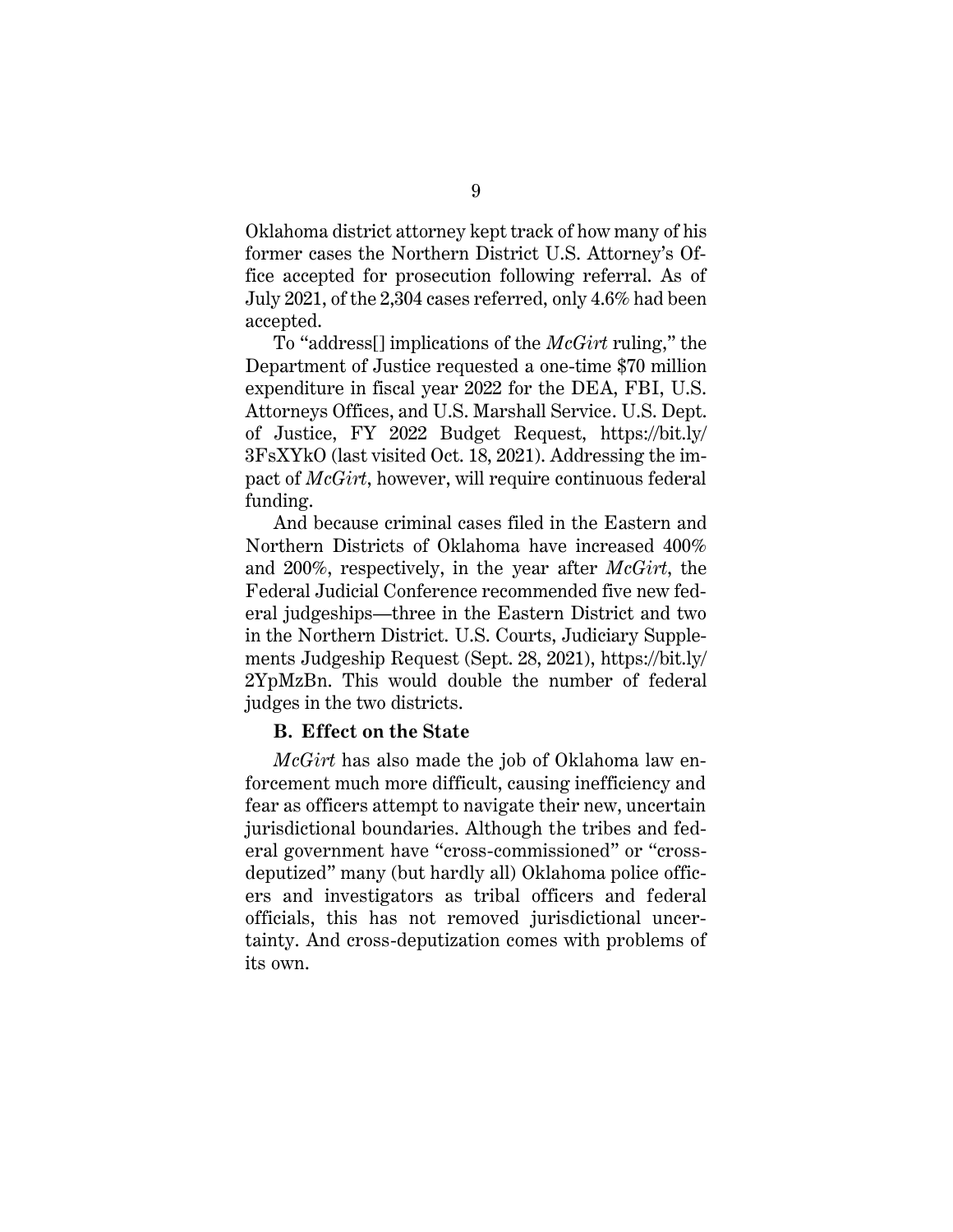#### **1. Jurisdictional uncertainty**

Oklahoma law enforcement faces serious uncertainty about the scope of their criminal authority. State officers do not have the luxury of waiting for this Court, or any other for that matter, to resolve the ambiguities that *McGirt* left unresolved. Everyone from the 911 operator all the way to the District Attorney has been affected. One officer quipped that before he takes any law-enforcement action, he first pulls out his "*McGirt* decoder ring"—a laminated, wallet-sized card with a chart summarizing the (presumed) division of criminal jurisdiction within Indian country—to ensure that he does not exceed his authority:

| <b>Jurisdiction for Crimes in Indian Country</b>                                             |                   |                                                                                         |  |  |  |  |
|----------------------------------------------------------------------------------------------|-------------------|-----------------------------------------------------------------------------------------|--|--|--|--|
| <b>Defendant</b>                                                                             | <b>Victim</b>     | <b>Jurisdiction</b>                                                                     |  |  |  |  |
| Indian                                                                                       | Indian            | <b>Federal for Felonies</b><br><b>Tribal for misdemeanors</b>                           |  |  |  |  |
| Indian                                                                                       | Non-Indian        | <b>Federal for Felonies</b>                                                             |  |  |  |  |
|                                                                                              |                   | <b>Tribal for misdemeanors</b>                                                          |  |  |  |  |
| Non-Indian                                                                                   | Non-Indian        | State jurisdiction only                                                                 |  |  |  |  |
| Non-Indian                                                                                   | Indian            | Federal for both felonies and misdemeanors<br><b>Tribal Law and Order Act Exception</b> |  |  |  |  |
| Indian                                                                                       | <b>Victimless</b> | <b>Tribal</b> jurisdiction                                                              |  |  |  |  |
| Non-Indian                                                                                   | <b>Victimless</b> | <b>State</b> jurisdiction                                                               |  |  |  |  |
| Crimes of "general applicability" do not require use of this chart<br>(i.e., drugs and guns) |                   |                                                                                         |  |  |  |  |

Many Oklahoma officers and others in law enforcement rely on cards like this one to help them determine the scope of their authority. *But cf.* Pet. 10-17 (arguing that States retain concurrent jurisdiction over crimes committed by non-Indians against Indians). The current division of criminal authority between the tribes, the State, and the federal government summarized on the above card implicates all aspects of the criminal-justice system—from warrants and subpoenas, to investigative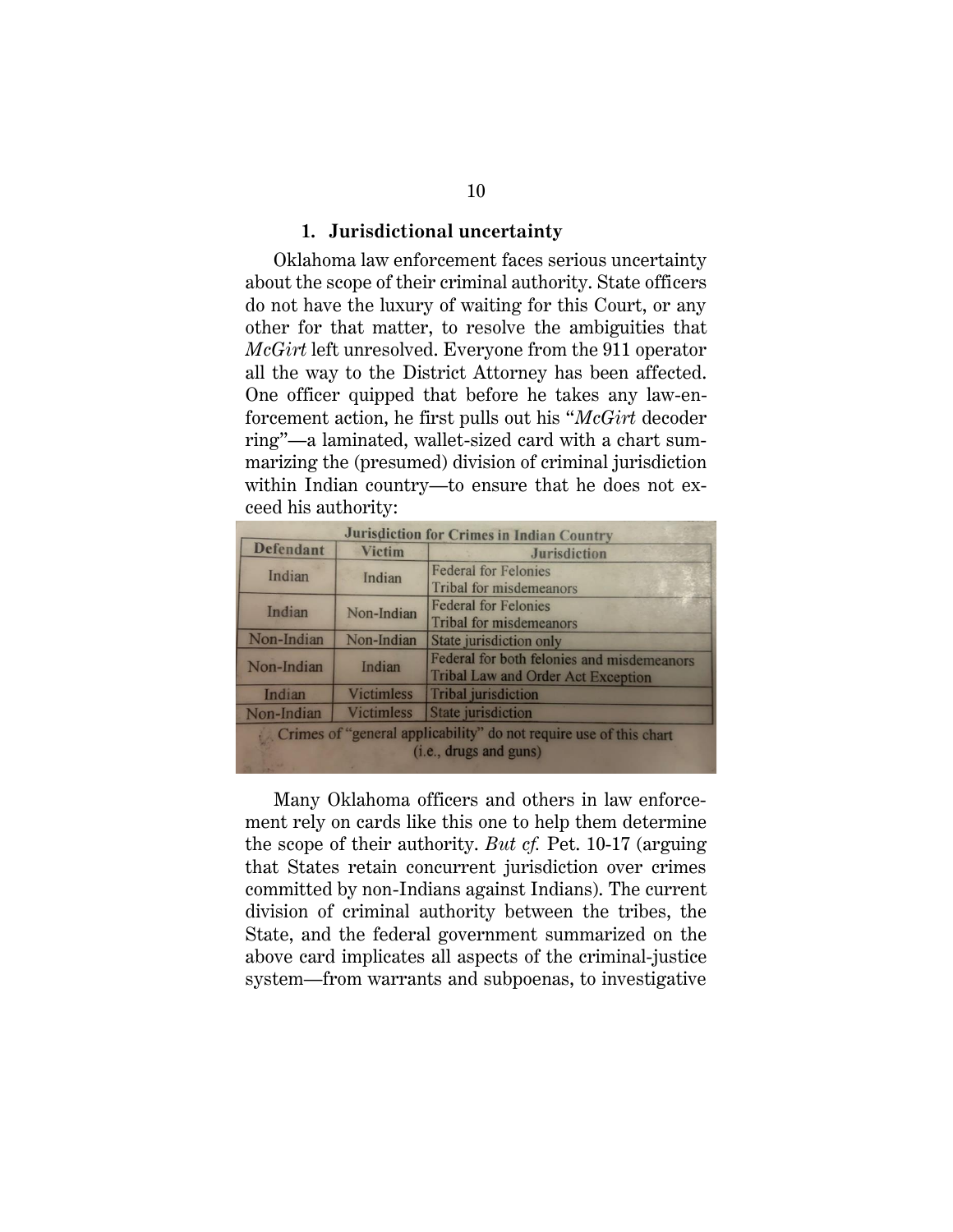authority and detentions, to juror oaths and officer affidavits, to the prosecutions themselves. The list goes on.

But the "*McGirt* decoder ring" cannot put Oklahoma state officers at ease. For starters, the jurisdictional lines remain blurry. *See supra* at 3-4 (noting that States' concurrent authority over certain crimes remains unresolved, as does even the test for determining who is "Indian"). But regardless, merely knowing those lines does not resolve uncertainty about the relevant jurisdictional *facts* in a particular situation. Oklahoma officers face this uncertainty every day before taking any law-enforcement action within Indian country. At the very outset of an investigation, officers must attempt to determine the tribal status of the suspect and any victims. Their status ultimately determines the course of the investigation and prosecution—with often dramatically different results depending on the Indian status of the suspect and the victim, as explained further below.

Unless cross-deputized by the federal government and the relevant tribe, state officers lack jurisdiction within Indian country to arrest Indian suspects.<sup>6</sup> Nondeputized officers must rely on either tribal officers or the FBI. Numerous Oklahoma officers report that the tribes and the FBI have responded extremely slowly if at all—to the State's exigent law-enforcement needs. In one example, an Oklahoma officer explained that, lacking jurisdiction, his team secured a crime scene for six hours while waiting for federal agents to arrive. The task diverted significant law-enforcement resources

 $6$  Any such arrest may be unlawful unless a valid citizen's arrest. *See* Okla. Stat. tit. 22, § 202; *State v. Kieffer-Roden*, 208 P.3d 471, 473 (Okla. Crim. App. 2009) (holding that arrest by tribal officer outside his jurisdiction was lawful citizen's arrest under state statute).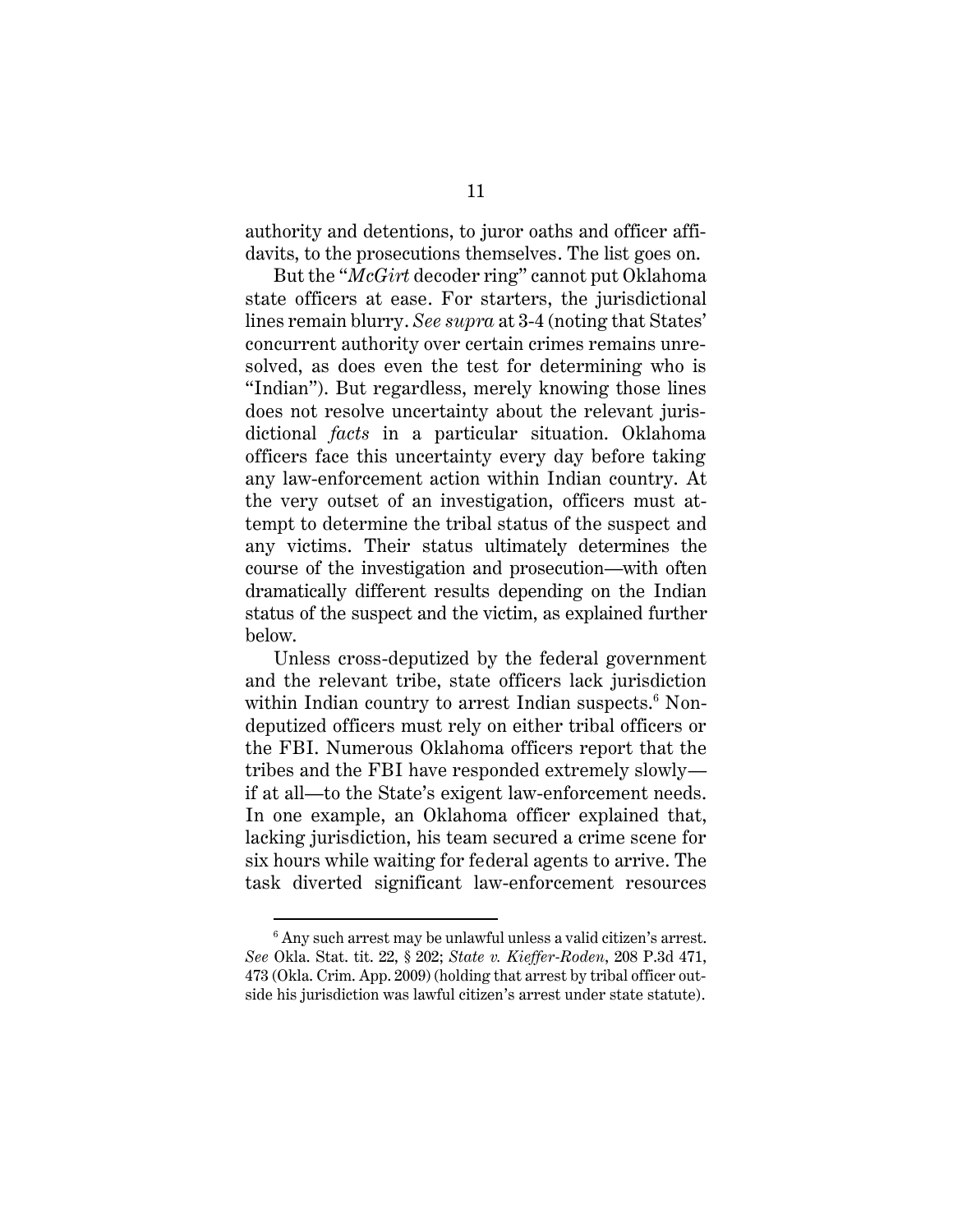away from criminal activity within the State's jurisdiction. And sometimes tribal and federal officials do not respond at all. Oklahoma officers report dropping numerous criminal investigations involving tribal suspects or victims because state law enforcement received no response from officers with authority over the cases.

#### **2. Issues with warrants and arrests**

*McGirt* has created tremendous legal uncertainty surrounding warrants and arrests. Under the Fourth Amendment, warrants must emanate from "magistrates empowered to issue" them. *United States v. Lefkowitz*, 285 U.S. 452, 464 (1932). According to the Tenth Circuit, state courts lack authority to issue state officers search warrants for Indian property on tribal land to investigate suspected on-reservation crimes. *See United States v. Baker*, 894 F.2d 1144, 1146-47 (10th Cir. 1990) (per curiam); *cf. Nevada v. Hicks*, 533 U.S. 353, 366 (2001) (holding that state officers may search the on-reservation home of an Indian suspected of committing an offreservation crime). *Baker* explained that such statecourt warrants are "essentially void ab initio" because of "the issuing court's lack of jurisdiction to authorize the search in the first instance." 894 F.2d at 1147; *see also United States v. Krueger*, 809 F.3d 1109, 1123-25 (10th Cir. 2015) (Gorsuch, J., concurring).

Uncertainties arise frequently and are easy to imagine. Say Oklahoma officers get a tip about child pornography on the Internet. Using an IP address, they trace the suspect to an address within Indian country. Officers have probable cause to search the location, but they have no idea if the suspect is Indian. Where do they go for a warrant? State or tribal court? Some officers have obtained warrants from *both*. But what if the two judges disagree about the warrant? Or imagine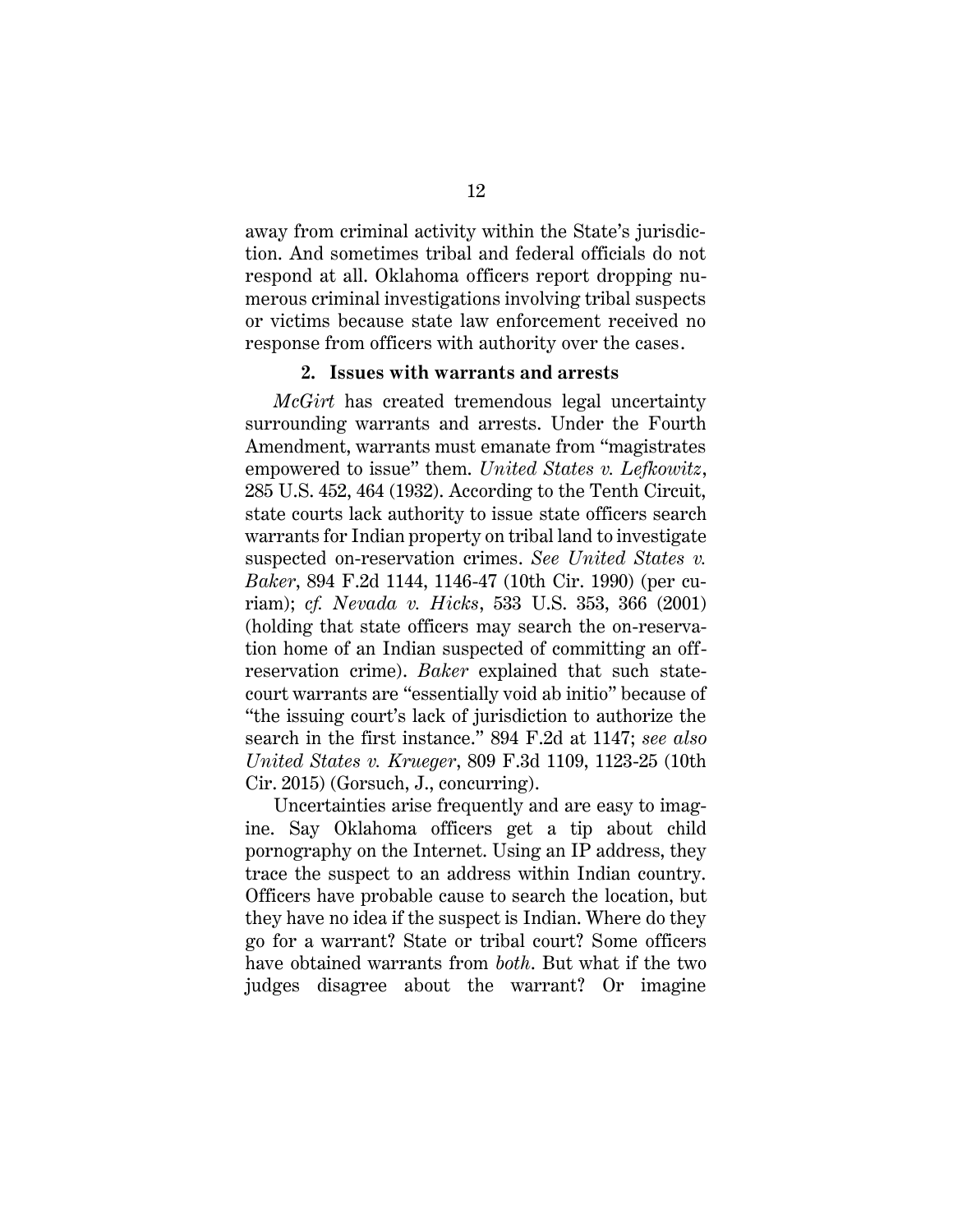Oklahoma officers execute a state search warrant for a residence owned by a non-Indian. But at the residence the officers find Indians committing crimes. Or they find that an Indian is renting a portion of the house. How do officers handle these situations? They are fraught with legal risk. In the moment, however, officers must make tough calls that a court may later deem unlawful.

The exclusionary rule's good-faith exception should allow the admission of any evidence seized pursuant to an invalid warrant if the state officer executing it reasonably believed that the target person or property fell within the Oklahoma state court's authority. *See United States v. Leon*, 468 U.S. 897, 913 (1984) (recognizing exception); *United States v. Bailey*, 2021 WL 3161550, at \*3 (N.D. Okla. July 26, 2021). But it remains "unclear" whether the good-faith rule protects reasonable reliance on warrants later deemed void for lack of the issuing court's jurisdiction. Wayne R. LaFave, Search and Seizure: A Treatise on the Fourth Amendment, § 1.3(f) n.62 (6th ed.) (Sept. 2020 update).

Even assuming the good-faith exception applies, a search or arrest "made outside of the arresting officer's jurisdiction violates the Fourth Amendment to the Constitution and is therefore actionable pursuant to 42 U.S.C. § 1983 under the appropriate circumstances." *Ross v. Neff*, 905 F.2d 1349, 1353-54 (10th Cir. 1990). Qualified immunity may protect officers from liability if "the law regarding the jurisdiction of local police officers on [tribal] land in Oklahoma was not clearly established" at the time of a search or arrest. *Id.* at 1354. But "the qualified immunity defense is not available to" the officers' municipalities. *Id.* at 1355 (citing *Owen v. City of Independence*, 445 U.S. 622, 638 (1980)).

According to one District Attorney, Oklahoma statecourt judges are even afraid to issue warrants for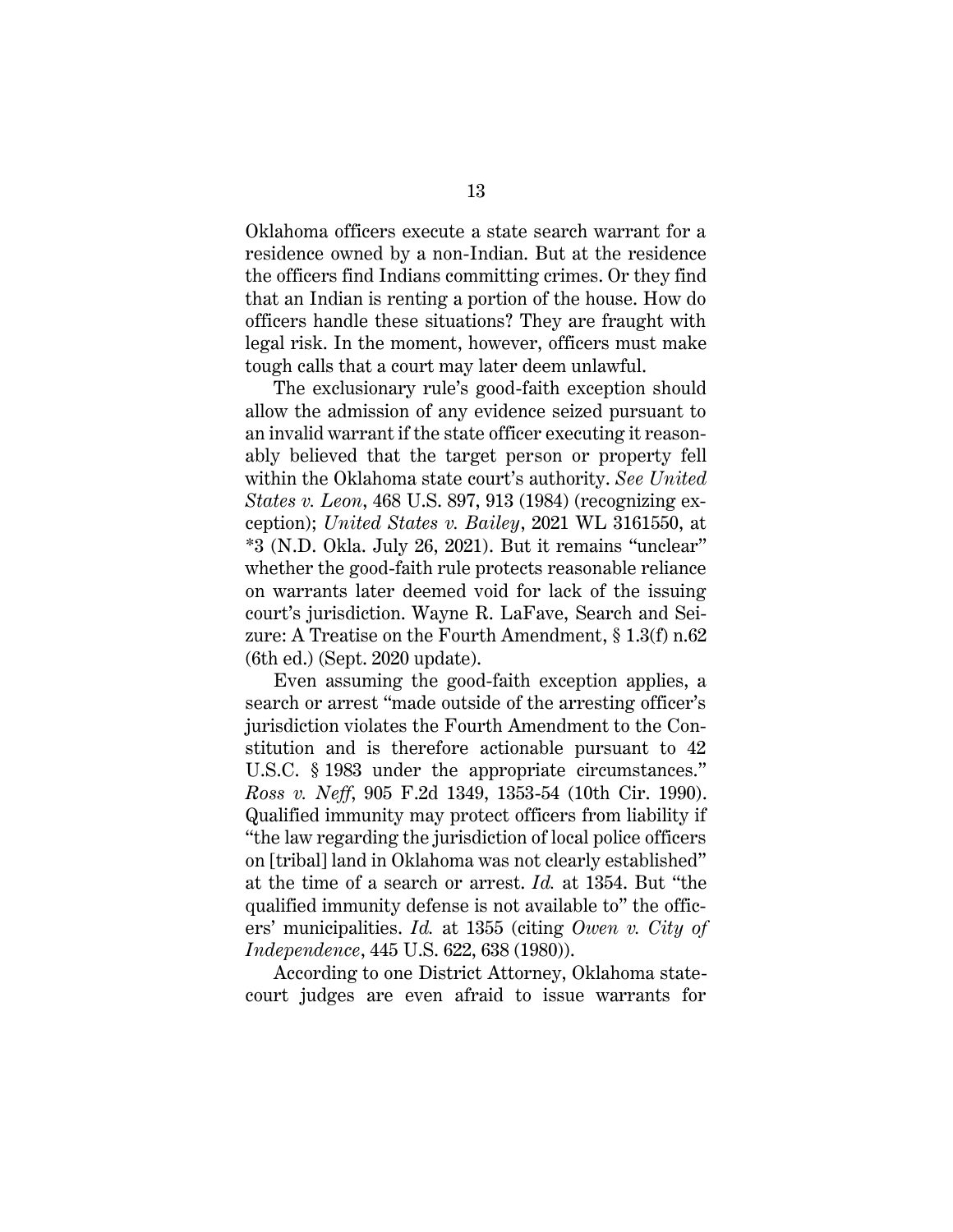searches or arrests on tribal land out of fear that they will lose their judicial immunity for acting "in the complete absence of all jurisdiction." *Mireles v. Waco*, 502 U.S. 9, 12 (1991) (per curiam); *see also Bradley v. Fisher*, 80 U.S. 335, 352 (1871) (judge may be personally liable for orders issued without subject-matter jurisdiction). To avoid potential liability, some Oklahoma judges refuse to issue warrants until officers check the target's possible tribal membership with all Five Tribes.

That process can take significant time, as some tribes' membership departments are slow to respond. Officers report waiting up to 10 days to hear back from all the major Oklahoma tribes. To be 100% safe, officers may even want to check a warrant target's membership with the other 574 federally recognized tribes. Imagine, for example, an Indian from a Kansas or Colorado tribe commits a crime on Oklahoma tribal land—even if Oklahoma officers confirm that the suspect or victim does not belong to any of Oklahoma's Five Tribes, an arrest warrant may still be unlawful. That is hardly farfetched: The victim *in this very case* is a member of the Eastern Band of Cherokee Indians, a tribe headquartered in North Carolina. Pet. 7. Officers thus face a serious dilemma: chance it (making the arrest or executing the warrant) or lose time checking tribal membership.

Obtaining a warrant from federal district court is not necessarily a viable alternative because of the procedures, which similarly cost precious time and may ultimately go nowhere. A federal warrant first requires approval from a U.S. Attorney interested in prosecuting the case. Many federal warrant requests would thus be futile because, as reported by a District Attorney, the U.S. Attorney is (or was until just recently) only pursuing serious crimes. *See infra* at 20. And even if the office decides to pursue the case, state officers still must walk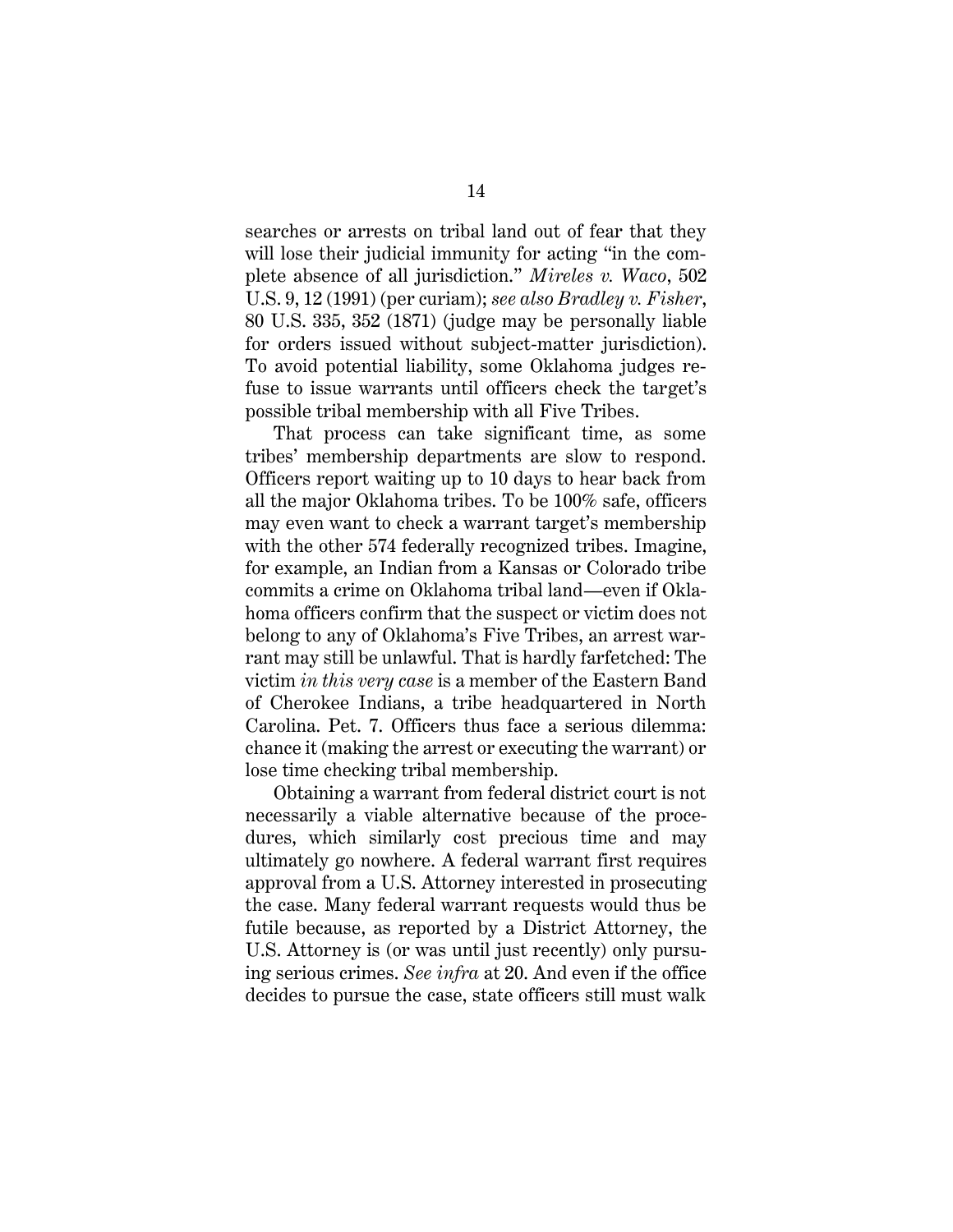through the entire warrant process with an attorney before submitting the request to federal court. According to Oklahoma officers, a warrant request submitted during the midafternoon would likely not be granted by a federal judge until the following day.

This delay drains state resources and causes law enforcement to miss narrow windows for obtaining critical evidence. For example, officers investigating the cosleeping death of an Indian baby had ample probable cause to suspect that the infant's parent or parents had been drinking or using illegal drugs. The suspected parent was non-Indian, requiring a federal warrant for a blood draw to confirm intoxication. The warrant took so long, however, that any alcohol or drugs would have already dissipated from the bloodstream.

Narcotics officers likewise report that they have missed opportunities to make drug busts because of the delay getting federal warrants.

Nor can seeking warrants from tribal courts solve these issues. For starters, tribal courts lack criminal jurisdiction over non-Indian defendants. What's more, Oklahoma state-court warrants may not be recognized by tribal courts as applied to Indian defendants. Consider one example of a state-court wiretap order for a device owned and used by a non-Indian. According to one County Sheriff, the non-Indian wiretap target communicated with Indians, revealing that the Indians were also criminally liable. A tribal court refused to issue arrest warrants for these Indians, however, because, in its view, the initial state-court wiretap order was invalid as applied to the Indian participants in the non-Indian target's recorded conversations. The tribal court refused to consider those recordings, treating them as fruit of the poisonous tree. An Oklahoma District Attorney likewise reports that, for the same reason, another tribal court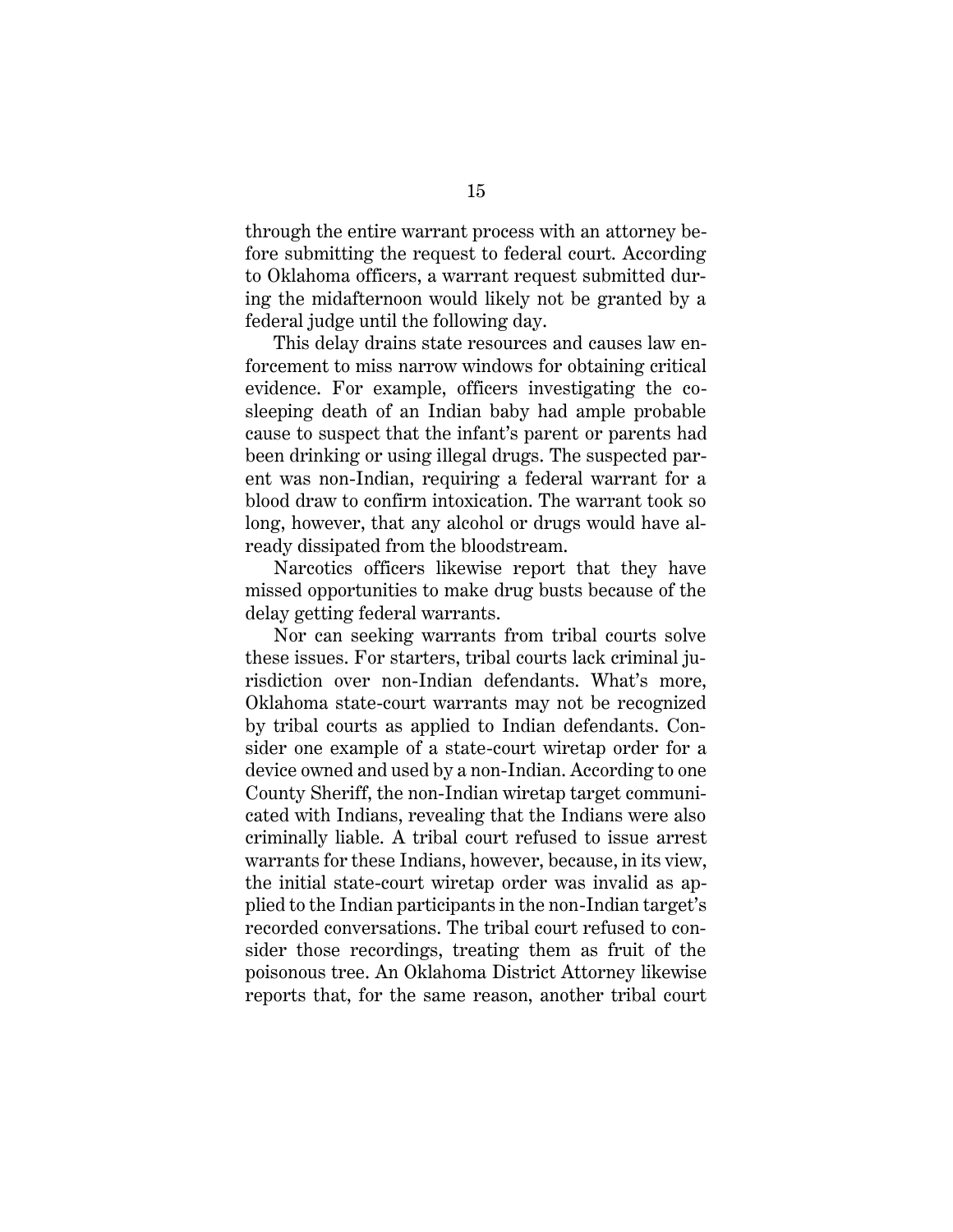denied a search warrant targeting Indians found on tribal land after officers executed an initial state-court search warrant targeting non-Indians. While these warrant denials are legally dubious, they illustrate the tremendous legal uncertainty that law enforcement and judges face in the wake of *McGirt*.

The jurisdictional fallout after *McGirt* has also hampered Oklahoma law enforcement's ability to obtain electronic information. Such information is often stored on out-of-state computers. A large proportion of warrants for electronic information are thus issued under the federal Stored Communications Act (SCA), which expressly authorizes "a court of competent jurisdiction" to issue warrants for such information stored across state lines. 18 U.S.C.  $\S$  2703(a), (b)(1)(A), (c)(1)(A), (d). The SCA defines "court of competent jurisdiction," however, as certain federal and military courts and "a court of general criminal jurisdiction of a State authorized by the law of that State to issue search warrants."  $\S 2711(3)(B)$ . This definition does not mention tribal courts, which are not state courts of general criminal jurisdiction. Oklahoma law-enforcement officers report that, as a result, some companies are refusing to honor warrants for electronic information issued by tribal courts.

## **3. Cross deputization cannot solve these problems**

To be sure, Oklahoma officers properly cross-deputized by either (or both) the federal government or relevant tribe may arrest suspects in Indian country. But cross-deputization does not solve all the above problems. Despite the dramatic reduction of the State's criminal jurisdiction following *McGirt*, because of cross-deputization, the workload for many Oklahoma officers and investigators has not changed much or has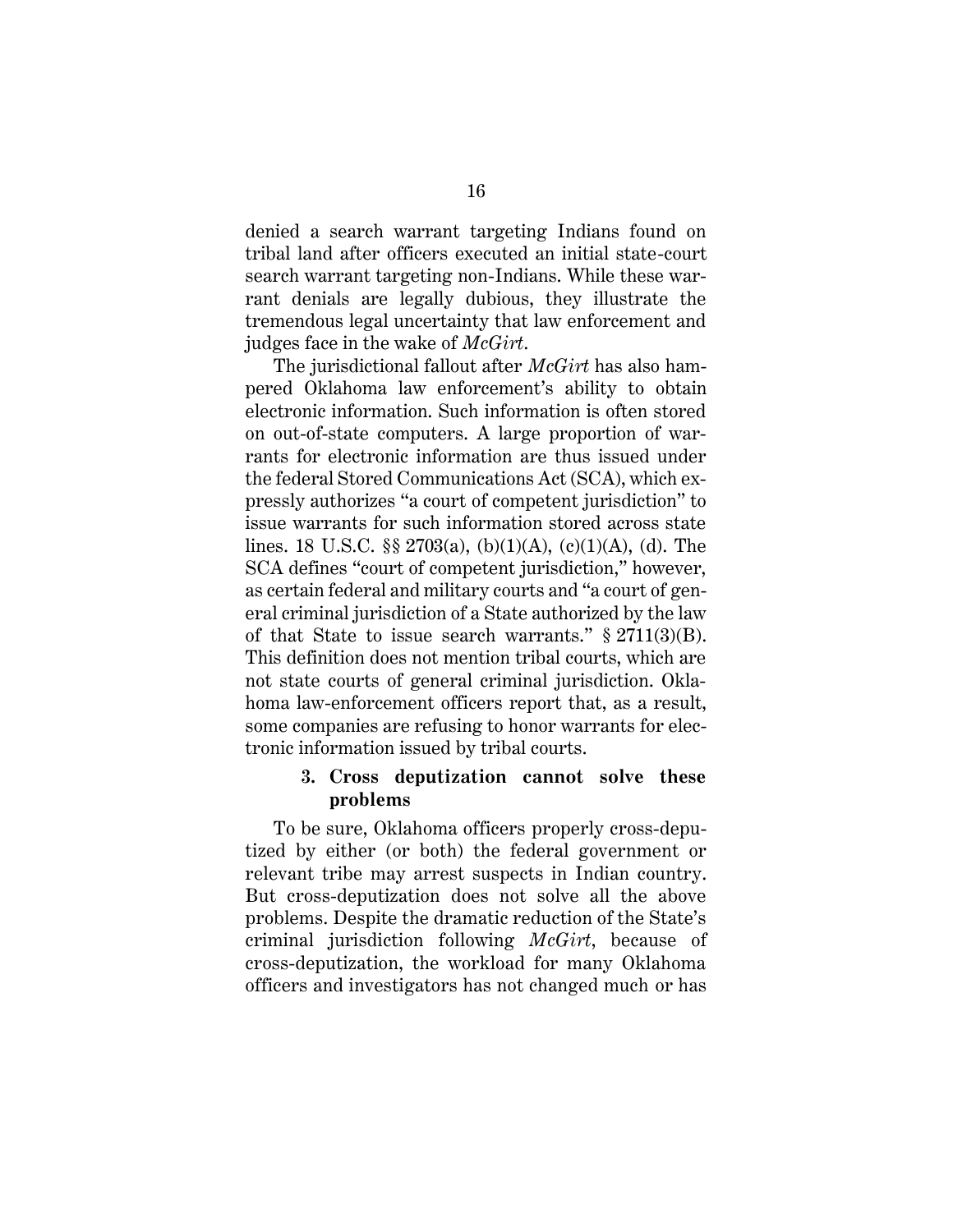even increased. The processes now have more steps and are often difficult to navigate.

Cross-deputization also brings its own host of risks and uncertainties. For starters, not all departments have entered cross-deputization agreements with the relevant tribes. "[C]ross-deputization agreements are difficult to reach, and they often require negotiation . . . over such matters as training, reciprocal authority to arrest, the geographical reach of the agreements, the jurisdiction of the parties, liability of officers performing under the agreements, and sovereign immunity." *United States v. Cooley*, 141 S. Ct. 1638, 1646 (2021) (internal quotation marks and citation omitted).

Some tribes have agreed to cross-deputize local police only if their tribal police receive reciprocal authority. Many local officials, however, fear the attendant liability risk. Tribes have absolute immunity from monetary judgments. *Romero v. Peterson*, 930 F.2d 1502, 1505 (10th Cir. 1991). Local governments do not, but they lack the resources to train or oversee cross-deputized tribal police, placing municipalities at risk of liability for the conduct of tribal officers. One District Attorney described this predicament as a "Hobson's choice given the need to advance public safety."

And even if cross-deputized, officers must monitor, recall, and apply multiple agreements with different (potentially uncertain) terms and conditions. *See generally* Oklahoma Secretary of State, "Tribal Compacts and Agreements," https://bit.ly/3FJuBe8 (last visited Oct. 18, 2021).

### **4. Other collateral issues**

*McGirt* also created uncertainty surrounding various other collateral issues within Oklahoma's justice system.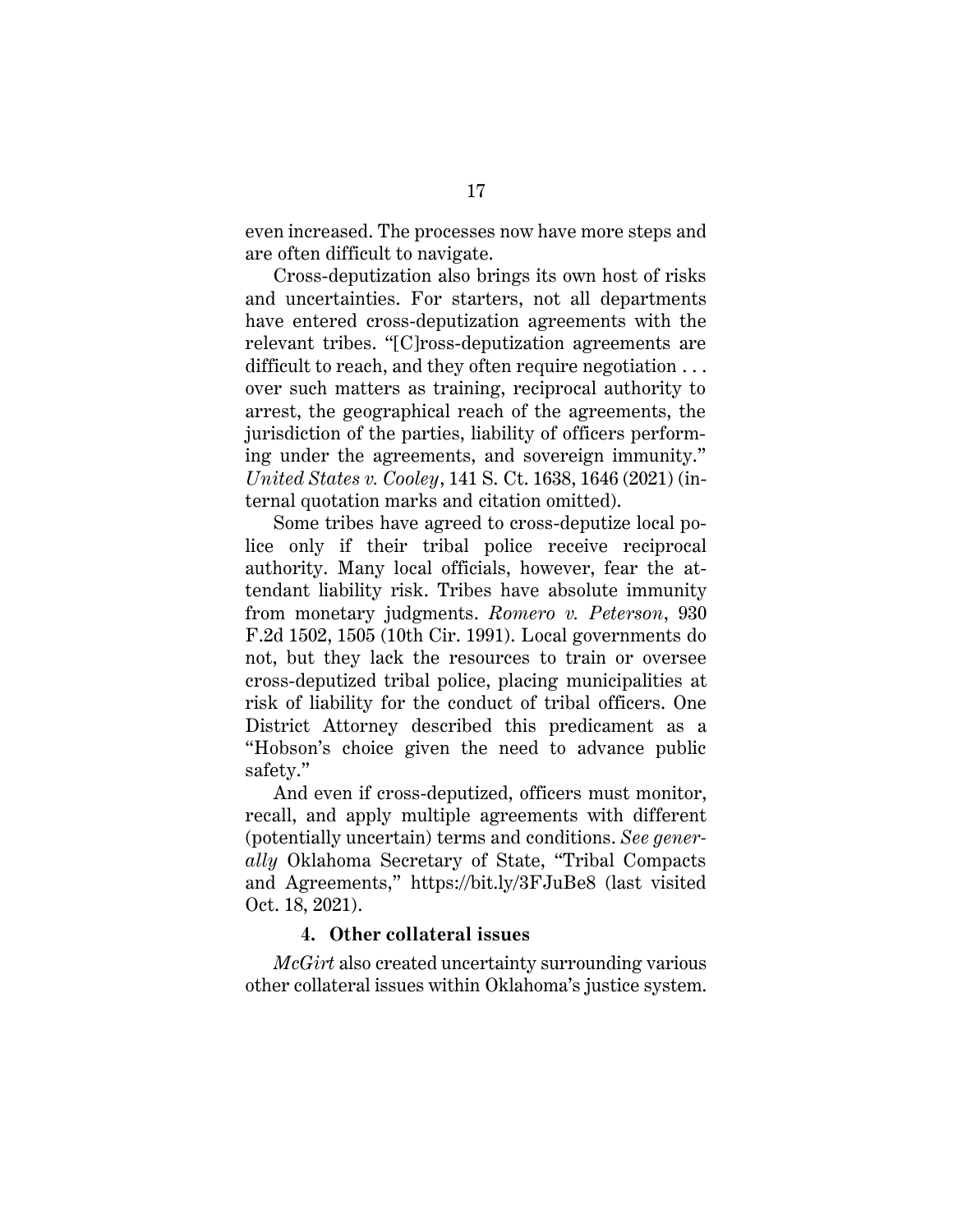One state law-enforcement official quickly listed a few examples:

- *Use-of-force investigations.* If both Indian and non-Indian state officers use force against a suspect in Indian country, which government handles the use-offorce investigation given potential criminal liability? Is it the United States, because one officer is Indian? Or would it be Oklahoma? Or some combination of both? What if the officers hit both Indian and non-Indian suspects?
- *Contempt of court.* State courts may not be able to hold Indian witnesses in contempt of court. This affects everything from outbursts in the courtroom, to discovery responses, to child support and visitation. *See* Okla. Stat. tit. 21, § 566.
- *State subpoenas.* State subpoenas of Indians likewise might not be enforceable. *See* Okla. Stat. tit. 12, § 2004.1.
- *Juror oaths.* Oklahoma requires jurors to take their oath "under the penalties of perjury." Okla. Unif. Jury Instr. CR 1-7 (emphasis removed). But it remains unclear whether Oklahoma can prosecute Indians for perjury committed in a state court within Indian country.
- *Affidavits.* Without the threat of perjury prosecution, ostensibly sworn affidavits might also be invalid. *See* Okla. Stat. tit. 12, § 426.
- *Protective Orders*. Under Oklahoma law, violation of a protective order against stalking, harassment, or abuse is a misdemeanor and sometimes a felony. *E.g.*,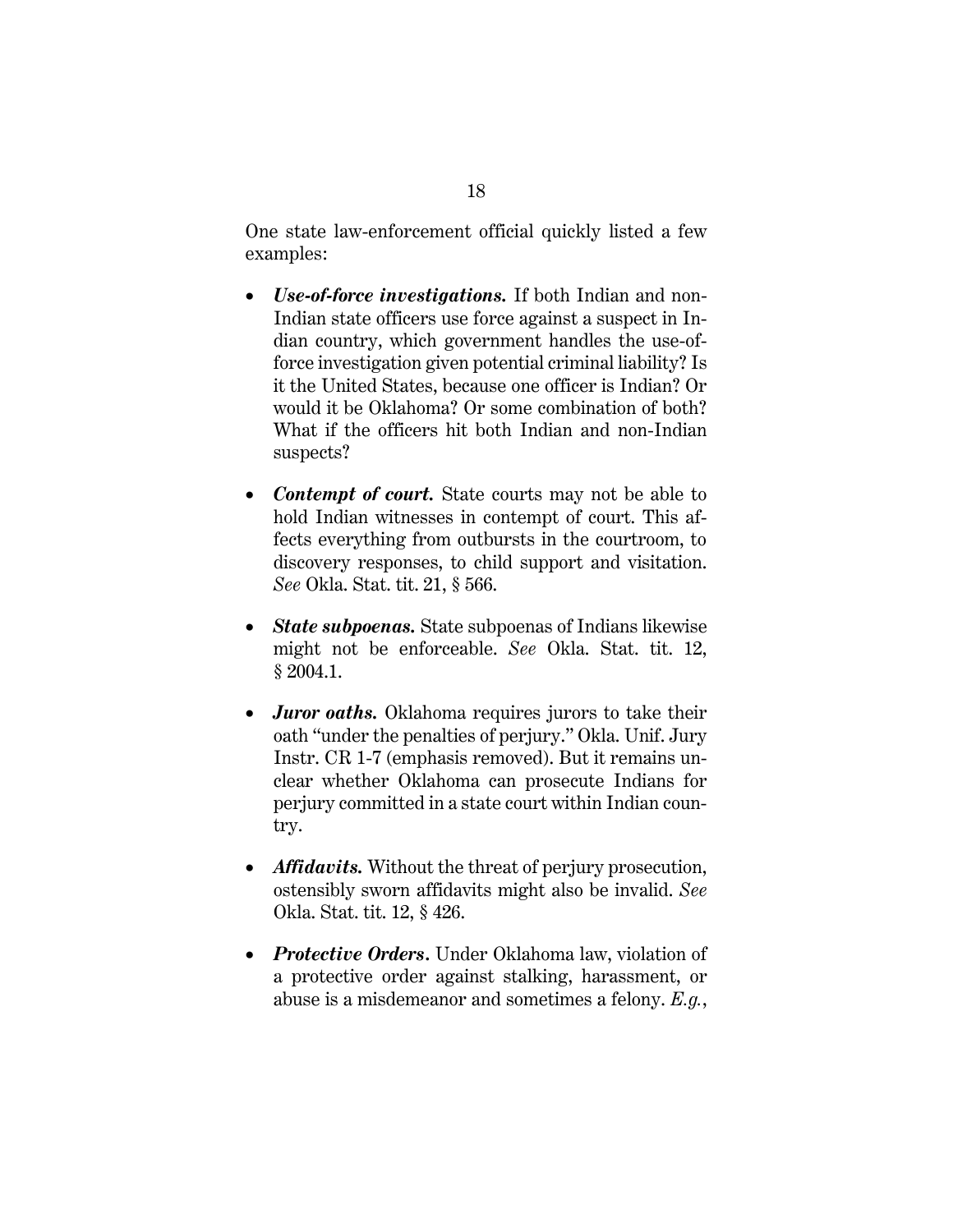Okla. Stat. tit. 22, § 60.6. But if the violation occurs in Indian territory and either the violator or victim is Indian, criminal enforcement falls to the federal government or the tribes. Enforcement of protective orders has reportedly declined since *McGirt*. The consequences may be deadly. Grant D. Crawford, *Tahlequah Doctor Accused of Murder Has History of Domestic Violence*, Muskogee Phoenix (Oct. 13, 2021), https://bit.ly/30DuQYl.

# <span id="page-25-0"></span>**III. After** *McGirt***, victims in eastern Oklahoma are often denied justice, undermining public confidence in law enforcement and disparately harming Indians.**

These myriad uncertainties have real-world consequences, mostly to the detriment of Oklahoma's Indians. As Petitioner correctly notes, there is a particularly egregious donut hole neglecting Indian victims. *See, e.g.*, Pet. 16. *Cf. McGirt*, 140 S. Ct. at 2490 (emphasis added) (Roberts, C.J., dissenting) (observing that "Congress supplanted the Creek legal system with a legal code and court system that applied *equally* to Indians and non-Indians" (emphasis added)). Attempts to repair the "disruption inflicted by [*McGirt*]," and specifically the unequal treatment of citizens in Oklahoma, as the Chief Justice foreshadowed, has strained federal, state, and tribal governments, harming all Oklahomans. *Id.* at 2502 (dissenting). And all this ignores *McGirt*'s potential fallout for areas beyond criminal law, such as Oklahoma's taxing, zoning, and regulatory authority. Pet. 23-26.

Nevertheless, the *McGirt* majority assured Oklahomans that "the vast majority of its prosecutions will be unaffected." 140 S. Ct. at 2479. As explained more fully below, this is cold comfort for the victims who *are* affected and never receive justice. And even if the "vast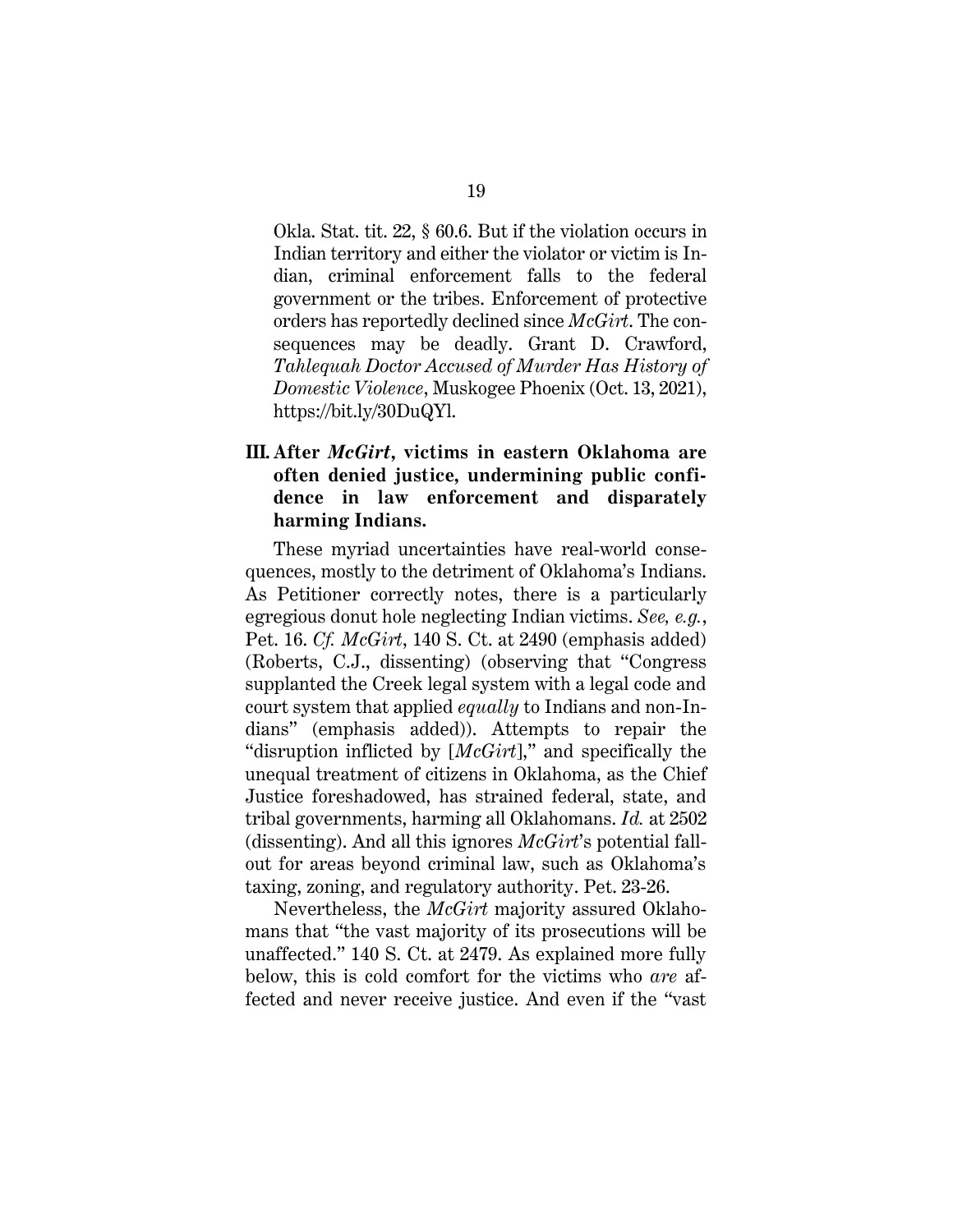majority" of cases remain unaffected, the total number remains shockingly large, with a disproportionate share of Indian victims.

### <span id="page-26-0"></span>**A. After** *McGirt***, many crimes in eastern Oklahoma go unprosecuted.**

The tribes and the federal government face several obstacles in filling the role that Oklahoma's state and local law enforcement and prosecutors occupied before *McGirt*. Statistics tell only part of that story.

Police officers, investigators, and district attorneys report that many crimes remain uninvestigated and uncharged. These unprosecuted cases, front-line officials report, often involve non-Indian suspects and Indian victims. The federal government has authority over such cases, but whether Oklahoma retains concurrent authority remains uncertain. Pet. 4. One U.S. Attorney informed Oklahoma officials that they only have the resources to prosecute crimes involving property damage above \$150,000 or at least serious bodily injury as defined in 18 U.S.C. § 1365(h)(3). According to interviewed Oklahoma law enforcement, neither "a stabbing in a limb without loss of function" nor "a strangulation not causing death," for example, meet this threshold, at least as applied by federal prosecutors. Discussing hypotheticals, one U.S. Attorney even told an Oklahoma District Attorney that the United States would not prosecute a non-Indian teacher for having sex with an Indian student over the age of consent—considered rape under Oklahoma law. *See* Okla. Stat. tit. 21, § 1111.8; *see also* Okla. Stat. tit. 21, § 1111.7 (criminalizing sex with someone in government custody). This nonenforcement policy amounts to a "get-out-of-jail-free card" for any non-Indian suspect accused of certain crimes against Indians falling below the U.S. Attorneys' thresholds.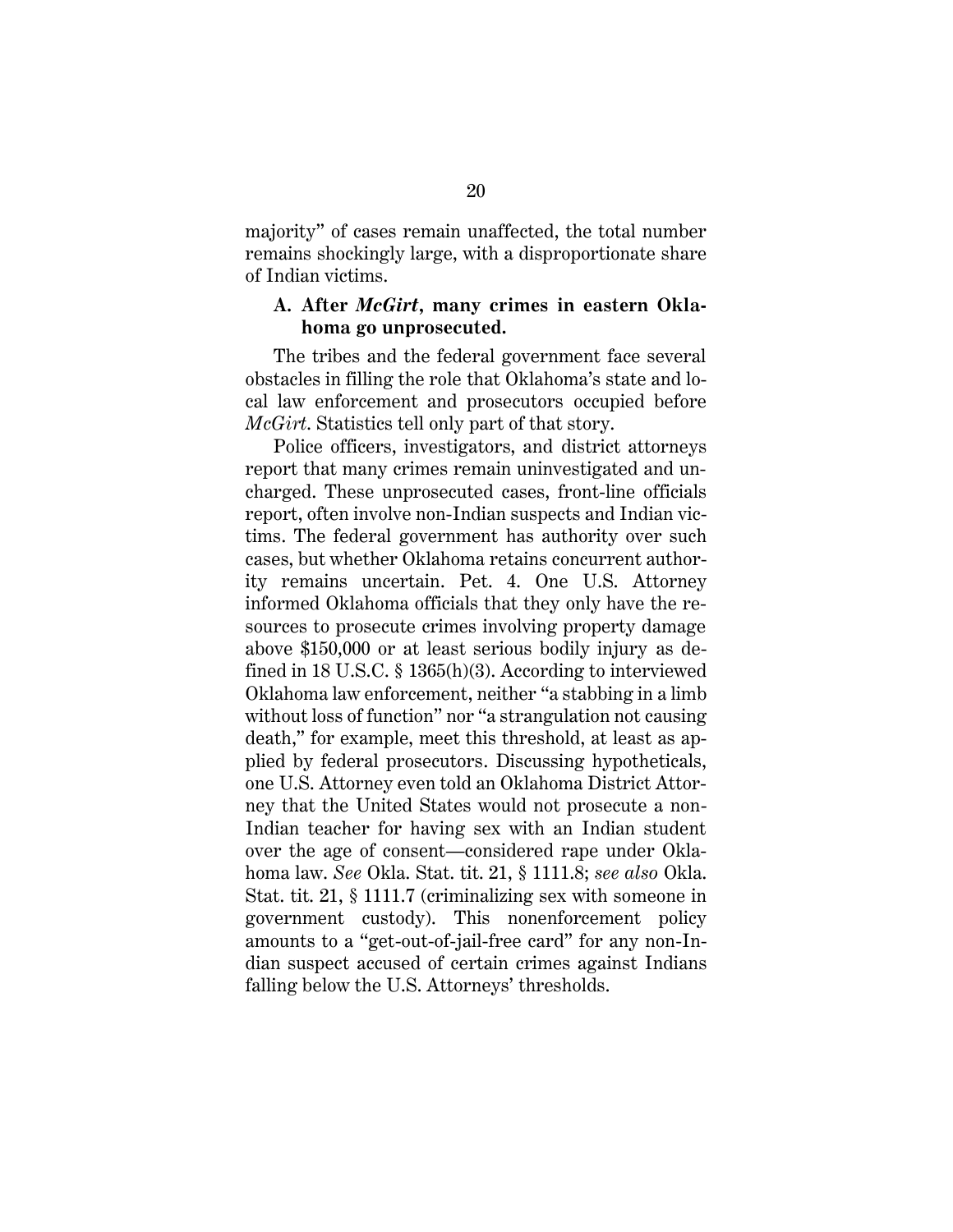Although cases may be referred to a tribe, information regarding their ultimate resolution after referral remains largely unavailable. And even where the tribe has prosecutorial authority, federal law limits tribalcourt sentences to a maximum of three years for *any* offense, with a nine-year maximum for sentences that may run consecutively. 25 U.S.C.  $\S$  1302(a)(7)(C)-(D).

## <span id="page-27-0"></span>**B. Examples of serious, yet unprosecuted, crimes.**

What little evidence is available suggests that the tribes and the federal government are not prosecuting crimes that Oklahoma would have prosecuted before *McGirt*. Here are just a handful of examples from recent months:

- *Child sexual abuse.* A non-Indian man confessed to Oklahoma police that he molested his nine-year-old Indian stepdaughter. The State referred the case to the federal government. After almost a year, the man still hasn't been charged. He remains free and is reportedly trying to reconnect with his victim.
- *Child endangerment.* A non-Indian mother became heavily intoxicated and passed out. Her two Indian toddlers left the house. The responding Oklahoma officers could do nothing more than secure the children with a safe adult and report the incident to Indian child welfare. The federal government will not pursue the case, and the mother will not receive the help she needs.
- *Child neglect.* Oklahoma police found a non-Indian woman living in a single squalid motel room with her five children (4 months to 13 years) and two dogs. Covered in trash, the room reeked of human and animal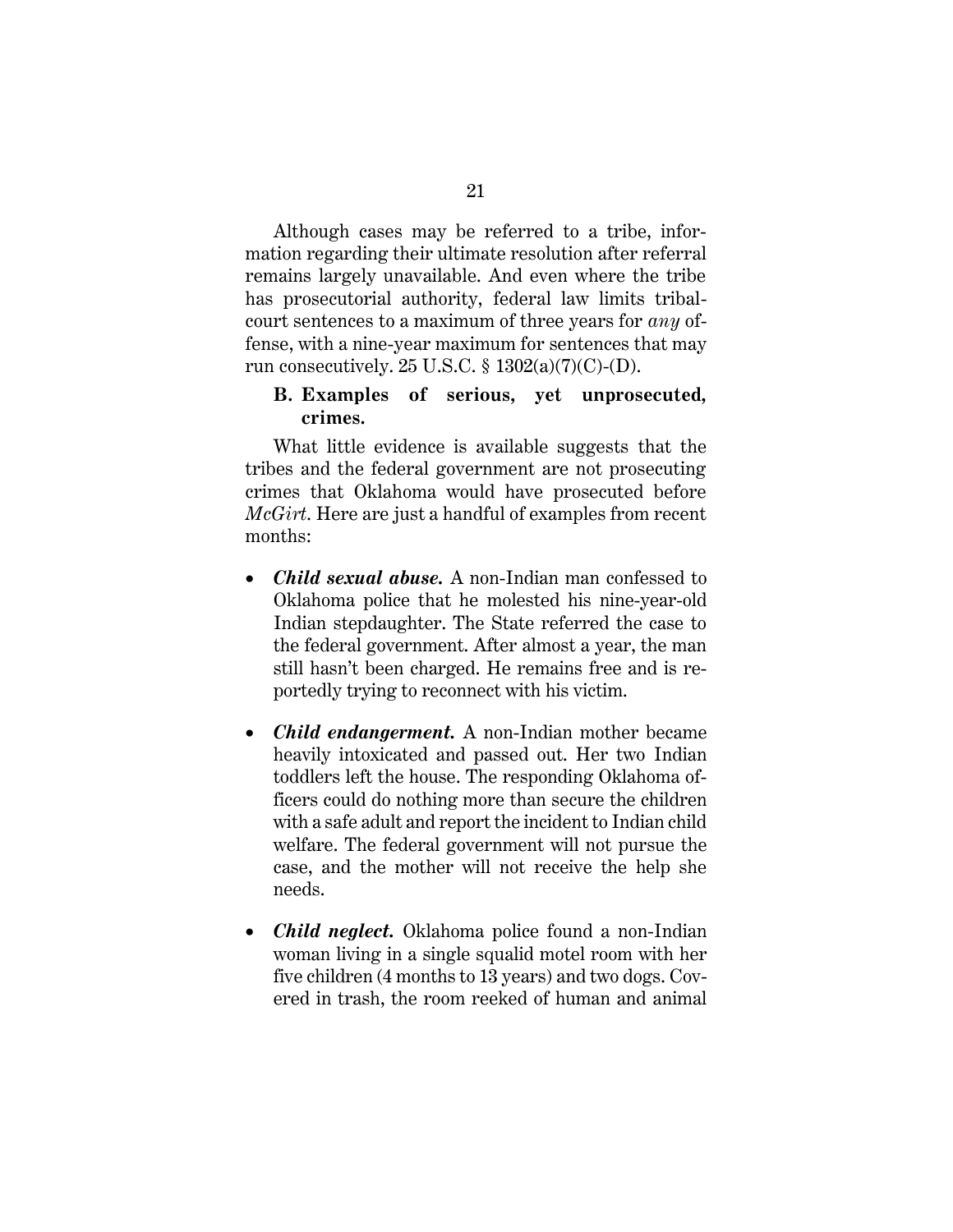urine and feces. Two of the children were completely naked. An unsecured firearm was accessible to the children, as was a plainly visible container of medical marijuana. The District Attorney was prepared to charge the mother with child neglect but subsequently learned that the children are Indian. The case was referred to the U.S. Attorney, but to date no charges have been filed.

- *Gun offense.* An Indian suspect with a series of prior felony convictions was recently involved in a shootout. Oklahoma police arrested him and, under a contract with the Cherokee, held him in county jail for a fee. The U.S. Attorneys declined the case despite sufficient evidence to indict on felony gun charges. After the Cherokee also declined to prosecute, he was released. During Fourth of July weekend, he savagely beat an 18-year-old boy interested in dating his daughter and set the boy's car on fire. The boy later died. The U.S. Attorney is now pursuing murder charges. The State would have prosecuted him on the gun charges.
- *Stabbing.* After committing a stabbing at a motel, the suspect fled across the street toward a junior high school and local library. Oklahoma police locked down the school and library and quickly evacuated the field. Officers secured the scene and, upon realizing that the suspect and victim are both Indian, called federal officials to complete the investigation. The federal officials instructed the officers to refer the case to the relevant tribe, likely because the crime did not fall under the Major Crimes Act, and the federal government lacks jurisdiction over crimes between Indians under the General Crimes Act. *See supra* at 4. The Oklahoma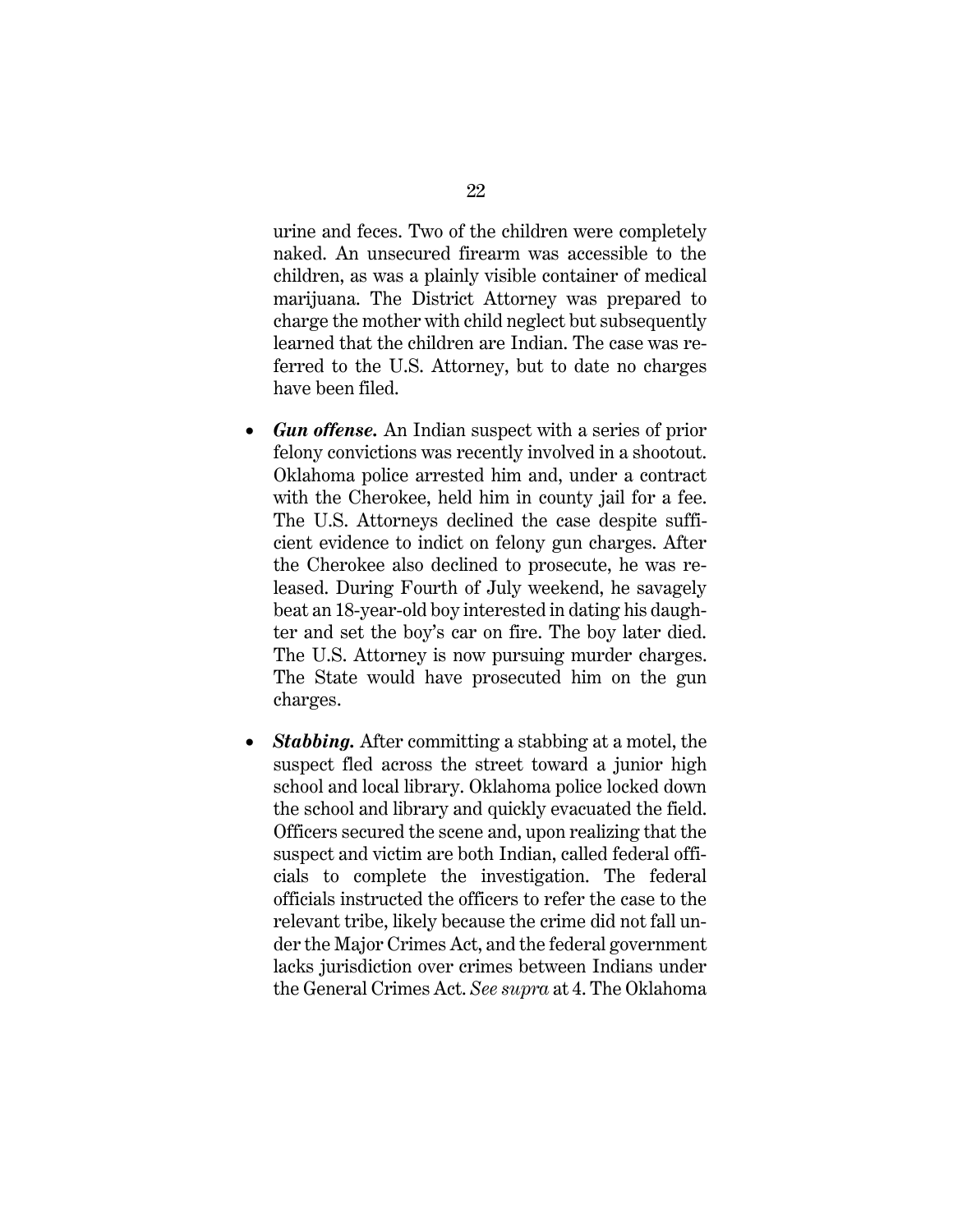officers had little motivation to continue the investigation given their experience that such a case will never be prosecuted.

- *Home invasion.* Brandishing a screwdriver, a non-Indian assailant invaded an elderly Indian woman's home, stealing cash and pain medication. The U.S. Attorney refused to prosecute. Before *McGirt*, this would have been a routine state prosecution resulting in jail time.
- *Assault while impersonating police.* Following a road-rage incident, two non-Indians driving a vehicle impersonated police officers, convincing the driver of the other vehicle—an Indian mother—to step out of her car. One assailant held the mother while the other beat her in front of her children. The crime remains unindicted and unprosecuted.

\* \* \*

*McGirt* has weakened the morale of those working at every level of law enforcement in eastern Oklahoma those who now repeatedly witness crimes go unprosecuted, learn of the suspects' release, and fear that many dangerous criminals remain free to offend again. *McGirt* has thus also undermined Oklahomans' confidence in law enforcement. As an officer lamented, "I am the face of *McGirt*—I often have to explain to victims why the individual who harmed them will never go to jail."

### **Conclusion**

<span id="page-29-0"></span>The petition for a writ of certiorari should be granted.